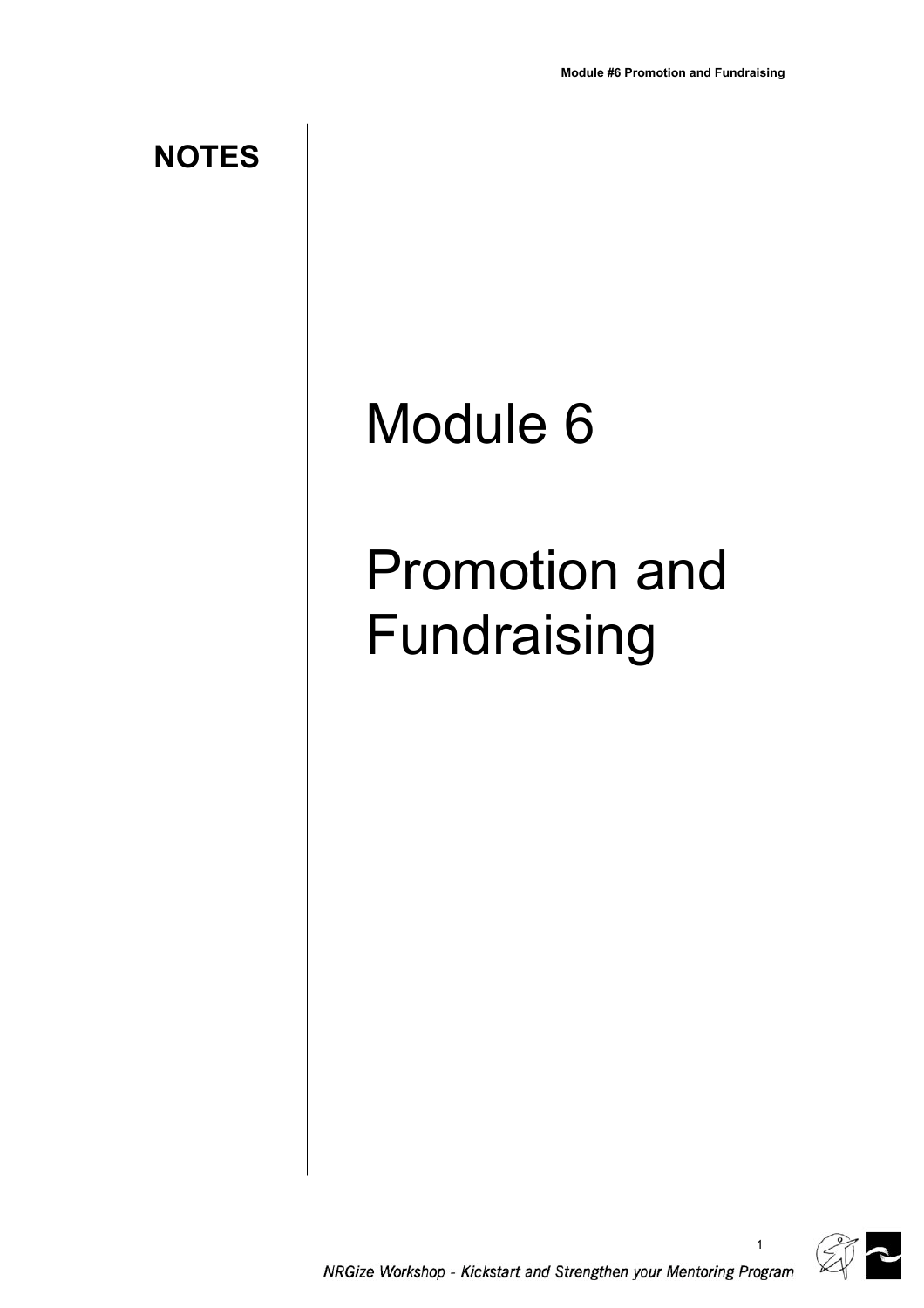## **Handouts**

- Handout #1: Session Goals and Basics
- Handout #2: Agenda
- Handout #3: Developing a Long-Range Fundraising Plan
- Handout #4: Attracting Individual Donors: Conducting a Fundraising Campaign
- Handout #5: Holding a Fundraiser: Developing a Plan
- Handout #6: Why Should Anyone Give You Money?
- Handout #7: Reading Selection: From the *Guide to Research on Funding*
- Handout #8: Reading Selection: From the *Short Course in Proposal Writing*
- Handout #9: Resources for Promotion and Fundraising

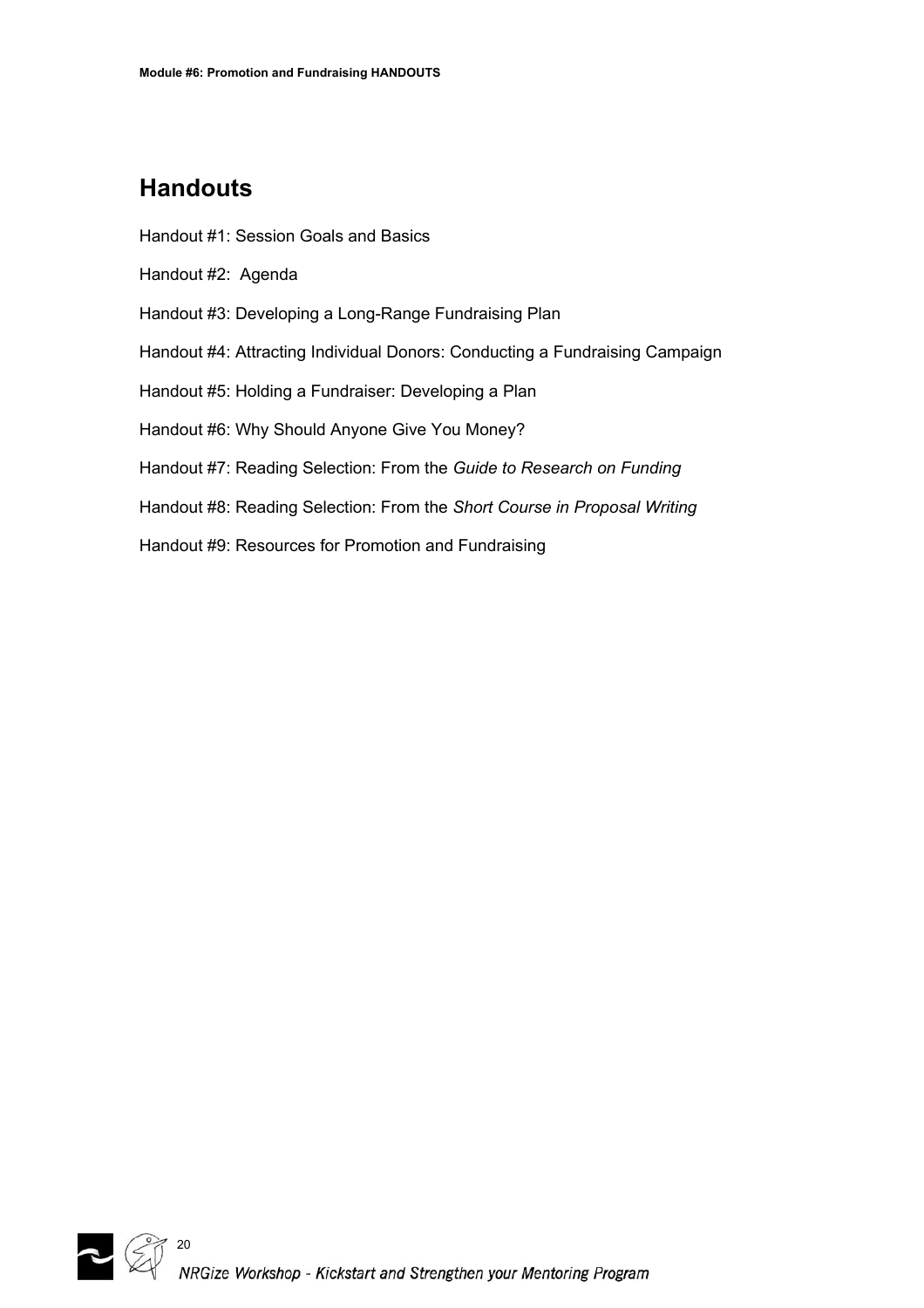### **Handout #1**

#### **Session Goals**

*Participants will explore strategies for diversifying their funding base and promoting their program. By the end of the workshop, they should:*

- 1. Know how to develop a long-range fundraising plan
- 2. Have begun to develop a plan for a fundraising event or annual campaign
- 3. Understand the importance of consistently Promotion their program
- 4. Have begun to write a "program statement" that can be adapted for each of their fundraising efforts

#### **The Basics**

- 1. Diversify your funding base is one strategy for ensuring the sustainability of your program.
- 2. Develop a fundraising plan that is phased in gradually to ensure consistent funding.

3. Create visibility for your program: market it consistently. When you approach potential donors, you will be at an advantage if they already have a positive awareness of your program.

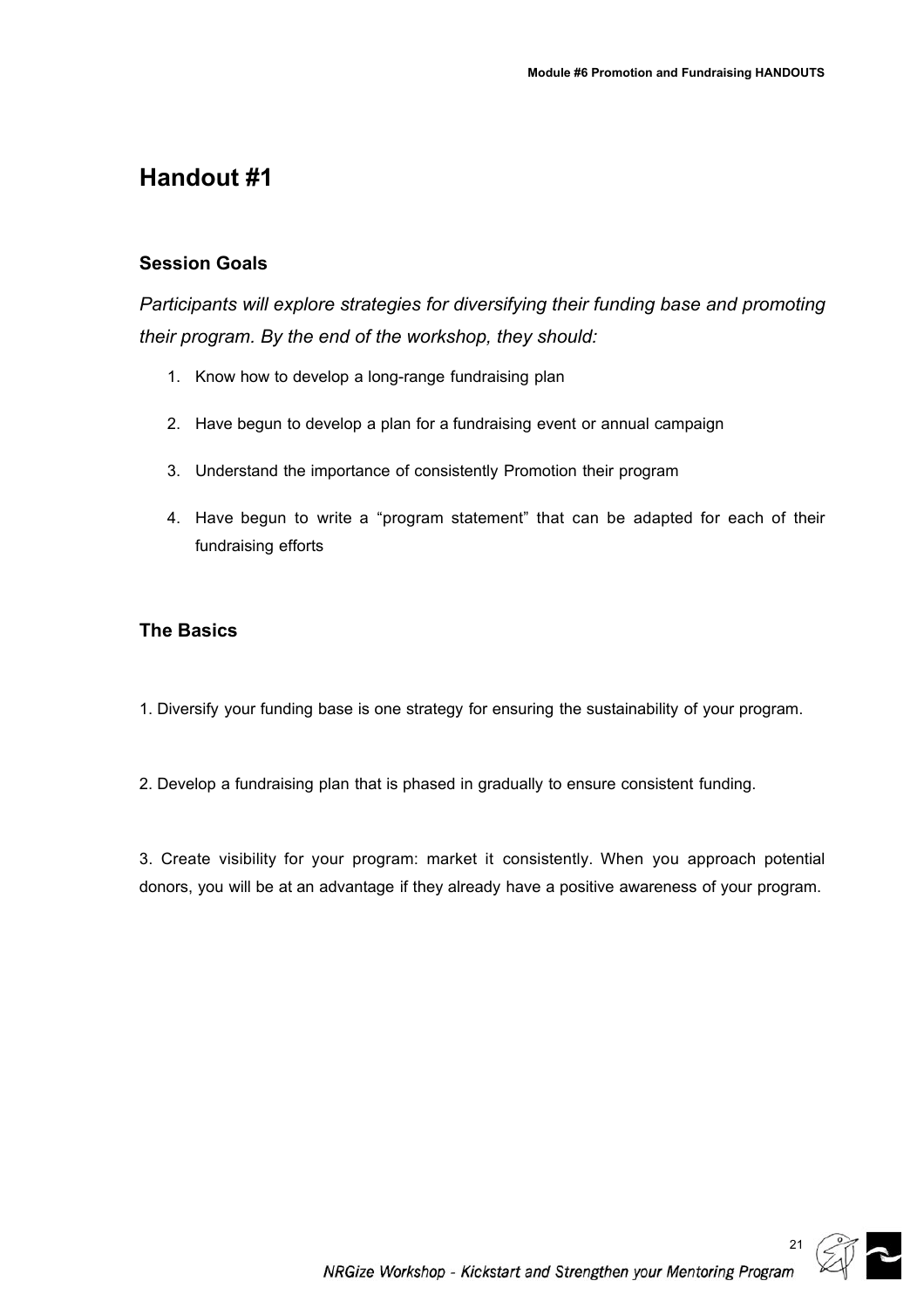### **Handout #2** *Agenda*

#### **Activity #1 Diversifying Your Funding Sources (20 minutes)**

Participants identify the extent to which their current funding base is diversified.

#### **Activity #2 Developing a Fundraising Plan (20 minutes)**

Participants explore key elements of developing a more diverse funding base.

#### **Activity #3 Developing Fundraising Strategies – 2 examples (35 minutes)**

Small groups develop plans for a fundraising event or an annual campaign.

#### **Activity #4 Creating Visibility (10 minutes)**

Participants generate ideas for promoting their programs.

#### **Activity #5 Writing a Program Statement (30 minutes)**

Small groups identify key "selling points" of their programs.

#### **Activity #6 Now What? (5 minutes)**

**Participants revisit the goals of this session.**

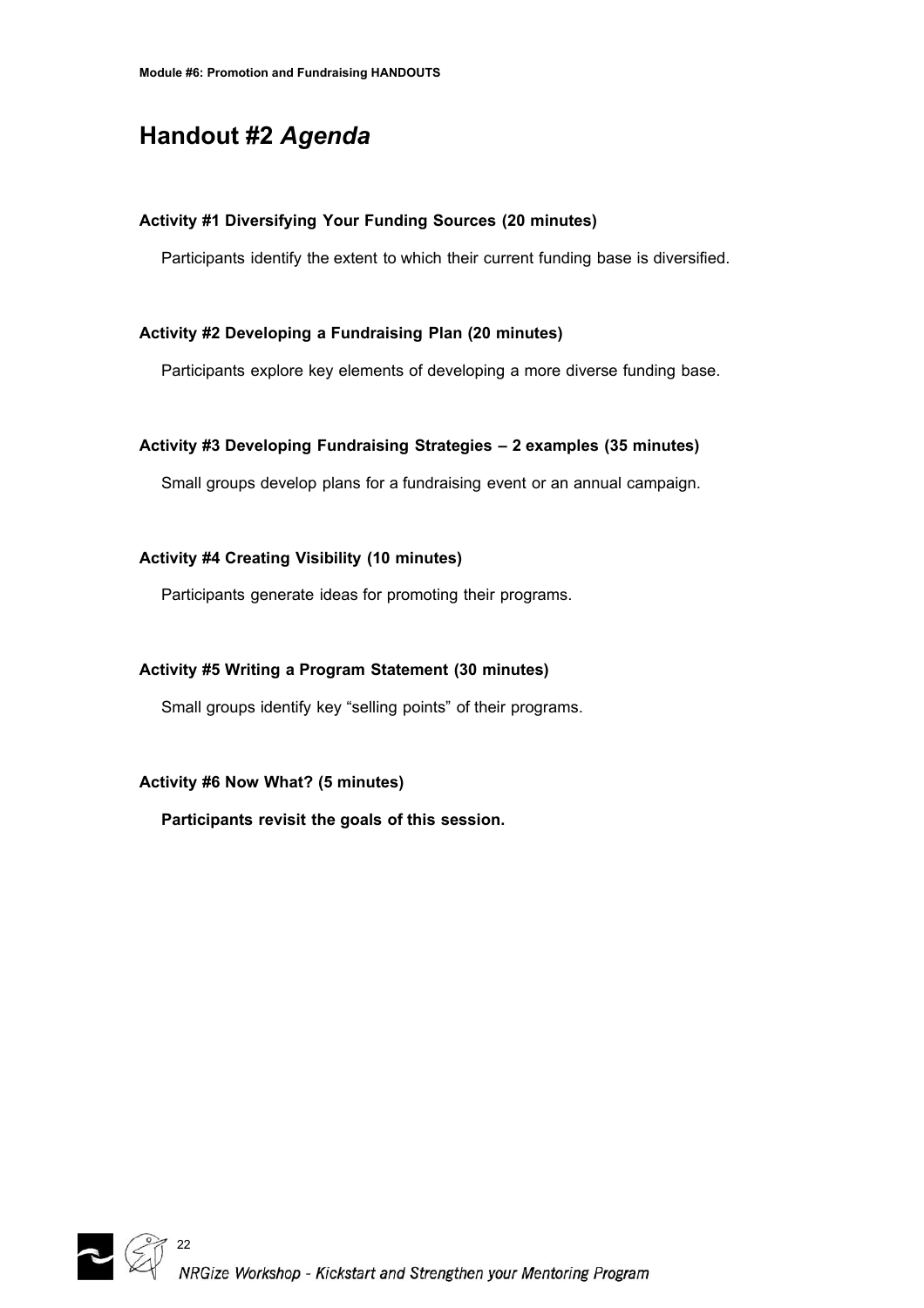# **Handout #3** *Developing a Long-Range Fundraising Plan*

#### **The Need to Diversify**

Many Mentor programs are dependent on a single source of funding. When that source cuts back or dries up, new funding sources need to be generated. Programming is compromised—or ended. If more than 30 percent of your budget is dependent upon one source of funding, you should think seriously about diversifying your funding base. This does not mean you should give up a dependable source of revenue. But it does mean you should remember that there are at least five major categories of funding:

- 1. Individuals
- 2. Special events
- 3. Private foundations
- 4. Corporate giving
- 5. Government

It is important to think about funding sources within categories that you have not fully developed. Cash-flow issues—paying for day-to-day expenses—often prevent programs from taking time to plan ahead by forcing them to focus on "quick fixes." It requires discipline to invest time and resources in fundraising activities that may not produce income immediately while you are also raising money to meet current demands.

But keep these points in mind:

- Integrating new strategies gradually, rather than waiting for a crisis, makes it possible to "fund" change. Basically, you are using current income to invest in the future.
- Building a stable, diversified funding base will ultimately give you a little "breathing room."
- A stable, diversified funding base is very desirable in the eyes of prospective donors, particularly foundations and corporations, who often look carefully at an organisation's financial stability before deciding whether to invest their money in it.
- Individual donors are the most underdeveloped source of income for most nonprofit agencies.



23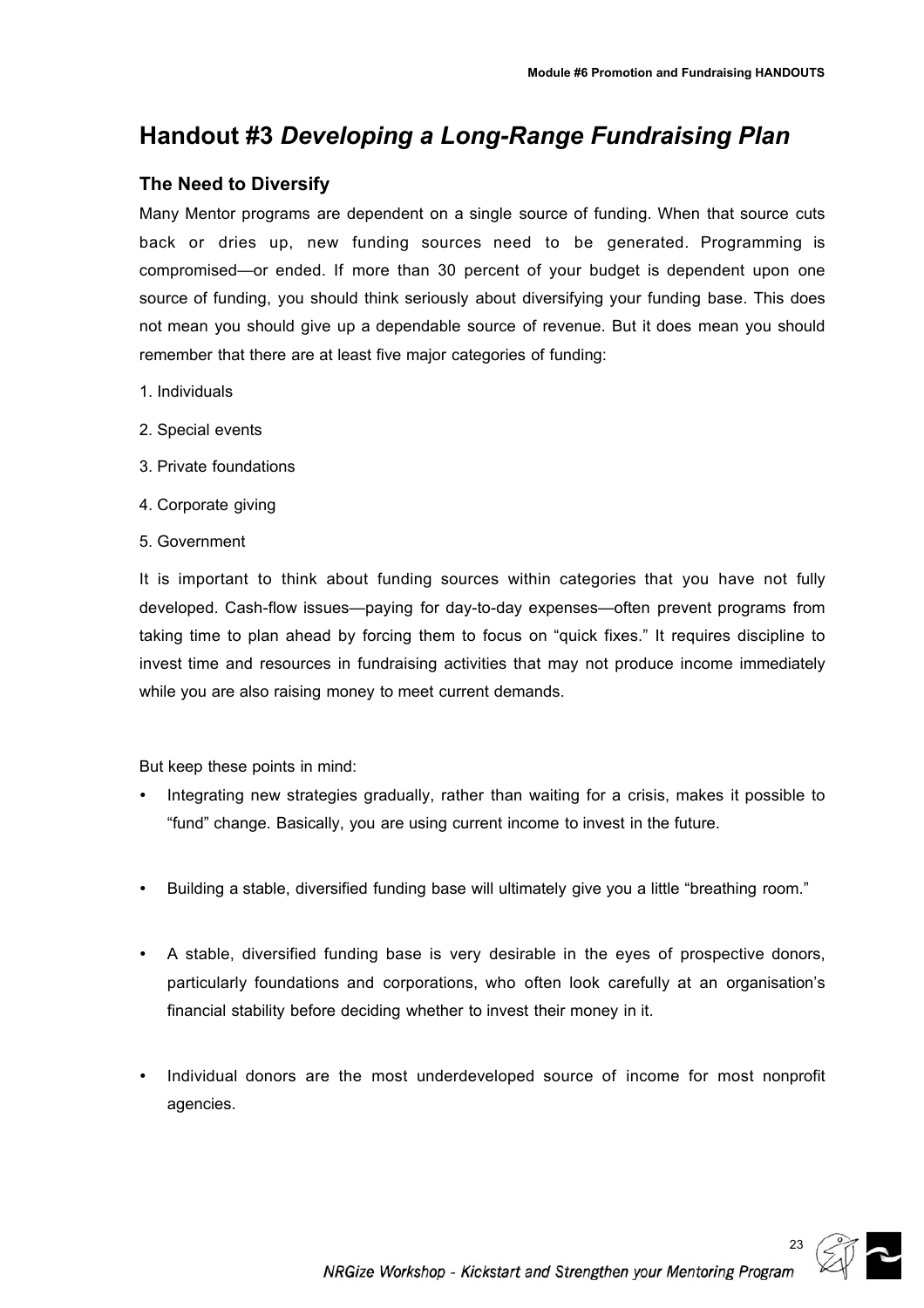#### **Planning for Success**

Following these steps will help you create a long-range development plan:

- 1. Raise awareness in your organisation to see the benefits of and commitment to diversification of funding sources.
- 2. Consider forming an advisory group of influential people in your community who would be willing to advise your organisation on fundraising strategies.
- 3. Develop a clear picture of your current sources of funding.
- 4. Determine your program's future needs.
- 5. Gather information on a range of potential funding sources, including individual donors, fundraising events, government grants and contracts, corporate-giving programs, and private foundations.
- 6. Identify which funding sources you can reasonably target.
- 7. Determine the extent of the resources you can "invest" in developing and implementing a long-range funding plan, including time,
- 8. Develop a 3-to-5 year plan that is realistic yet optimistic. Establish goals that are attainable,
- 9. Prepare a plan with an implementation schedule.
- 10. Regularly monitor the plan to ensure that you are on schedule.

Use the two "Planning for Diversified Funding" charts on the following pages to help you get a snapshot of your current funding, set goals, and begin to develop a work plan for achieving those goals.

[Adapted from "Planning for Diversified Funding," in *Fundamentals: A Guide to Fundraising for Local Affiliates.*1996. Big Brothers Big Sisters of America.]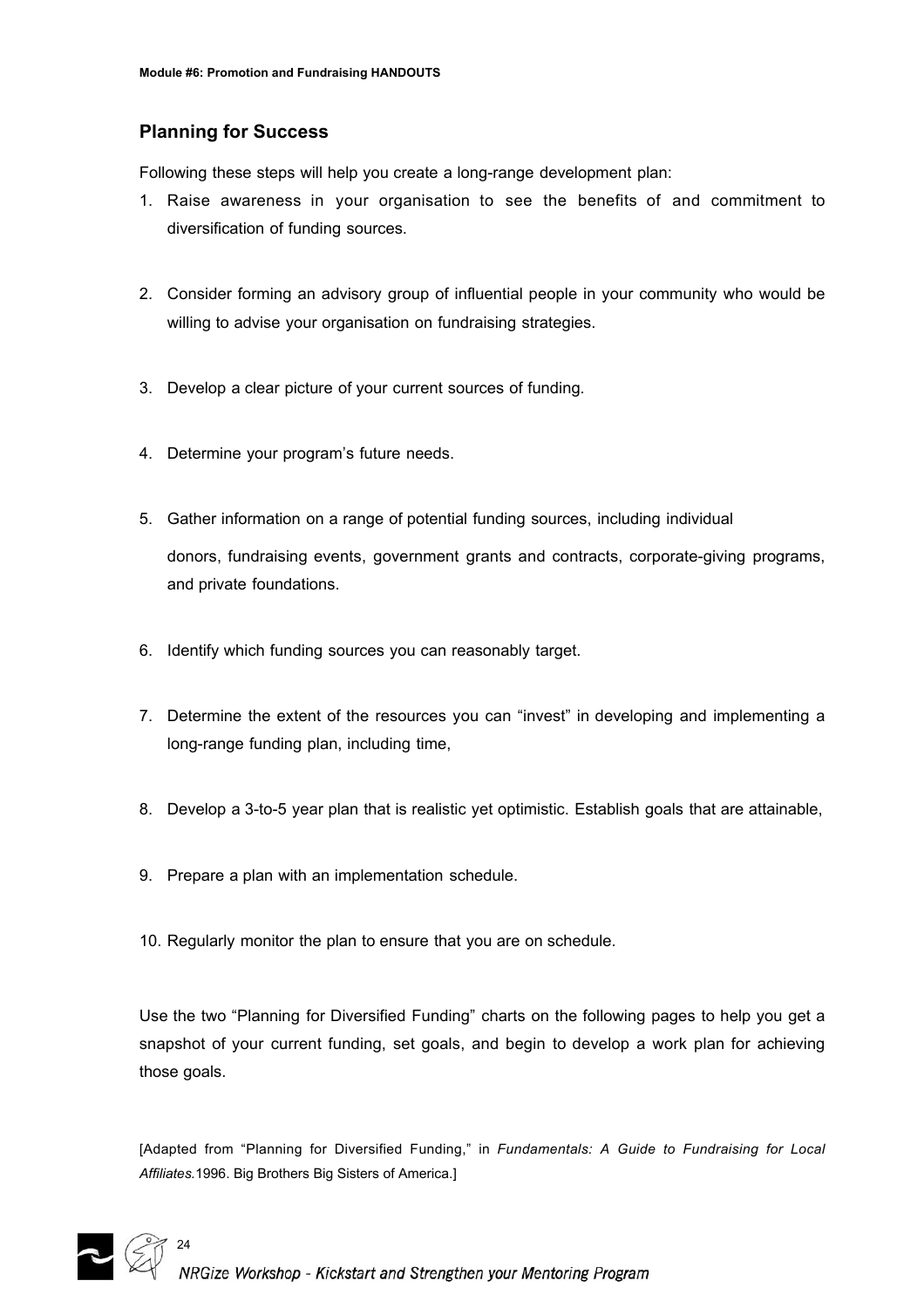#### **Planning for Diversified Funding: Setting Goals**

Use this table to help you get a clear picture of your past funding efforts and to set future fundraising goals. It also provides a quick *snapshot of how your fundraising efforts relate to the number of people in your program.*

| Source of income     | 3 years ago | 2 years ago | Last year | Current year | Next year's goal | Year 2 goal | Year 3 goal |
|----------------------|-------------|-------------|-----------|--------------|------------------|-------------|-------------|
| Special events       |             |             |           |              |                  |             |             |
| Individual donations |             |             |           |              |                  |             |             |
| Government           |             |             |           |              |                  |             |             |
| Foundations          |             |             |           |              |                  |             |             |
| Corporations         |             |             |           |              |                  |             |             |
| Others (list)        |             |             |           |              |                  |             |             |
|                      |             |             |           |              |                  |             |             |
|                      |             |             |           |              |                  |             |             |
|                      |             |             |           |              |                  |             |             |
|                      |             |             |           |              |                  |             |             |
|                      |             |             |           |              |                  |             |             |
|                      |             |             |           |              |                  |             |             |
| <b>Total Budget</b>  |             |             |           |              |                  |             |             |
| Number of staff      |             |             |           |              |                  |             |             |
| Number of clients    |             |             |           |              |                  |             |             |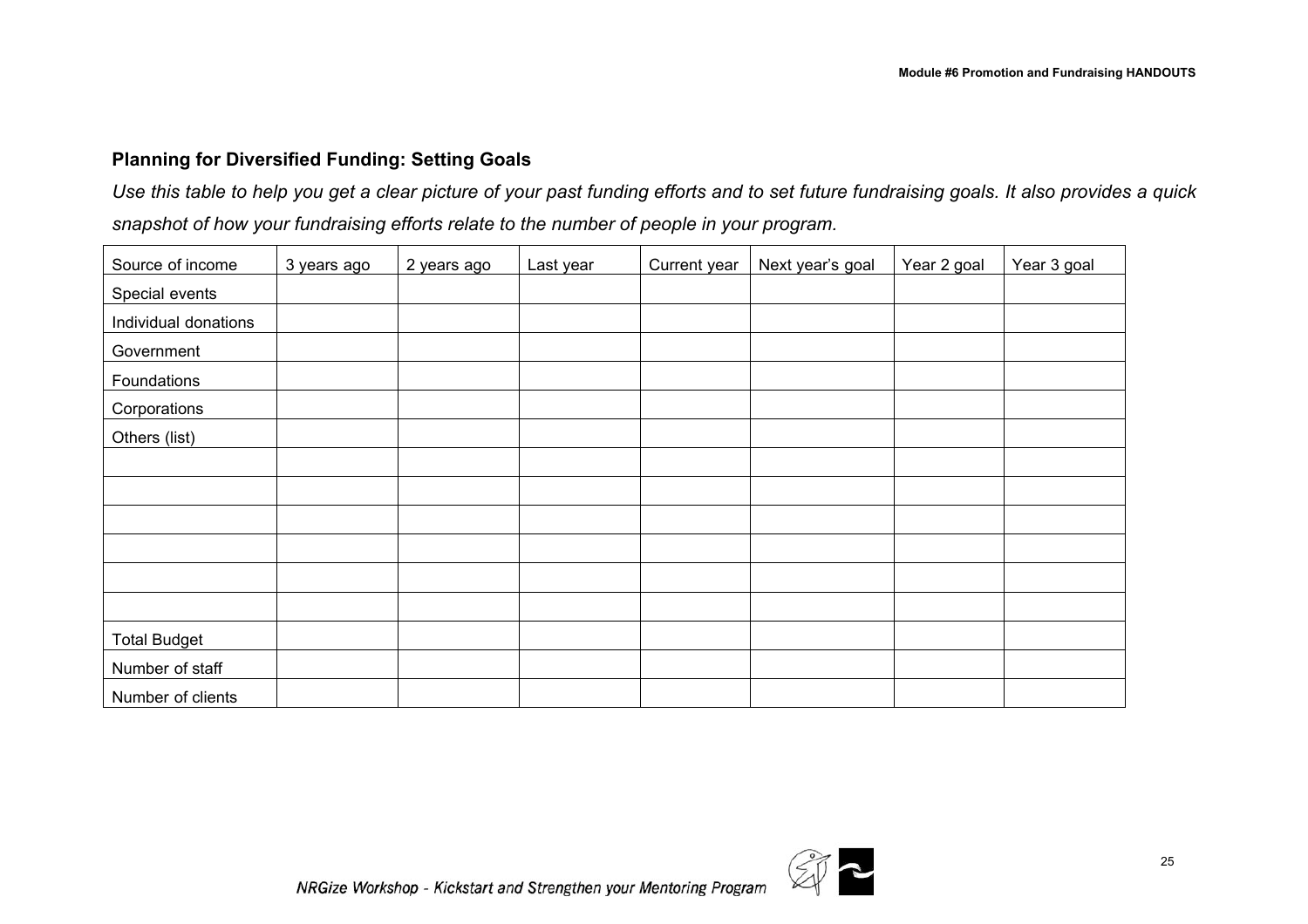**Module #6: Promotion and Fundraising HANDOUTS**

#### **Planning for Diversified Funding: a worksheet**

Which fundraising options are available to you?

#### *Who will do the work to develop these potential options? How much will it cost?*

You can use this chart to help you allocate responsibilities, set timelines and identify costs involved in reaching your fundraising goals.

| Source of income     | <b>Current Funding</b> | Goals for the next<br>2 years | Who will do the<br>work? | What costs are<br>involved? | Timeline |
|----------------------|------------------------|-------------------------------|--------------------------|-----------------------------|----------|
| Special events       |                        |                               |                          |                             |          |
| Individual donations |                        |                               |                          |                             |          |
| Government           |                        |                               |                          |                             |          |
| Foundations          |                        |                               |                          |                             |          |
| Corporations         |                        |                               |                          |                             |          |
| Others (list)        |                        |                               |                          |                             |          |
|                      |                        |                               |                          |                             |          |
|                      |                        |                               |                          |                             |          |
|                      |                        |                               |                          |                             |          |
| <b>Total Budget</b>  |                        |                               |                          |                             |          |
|                      |                        |                               |                          |                             |          |

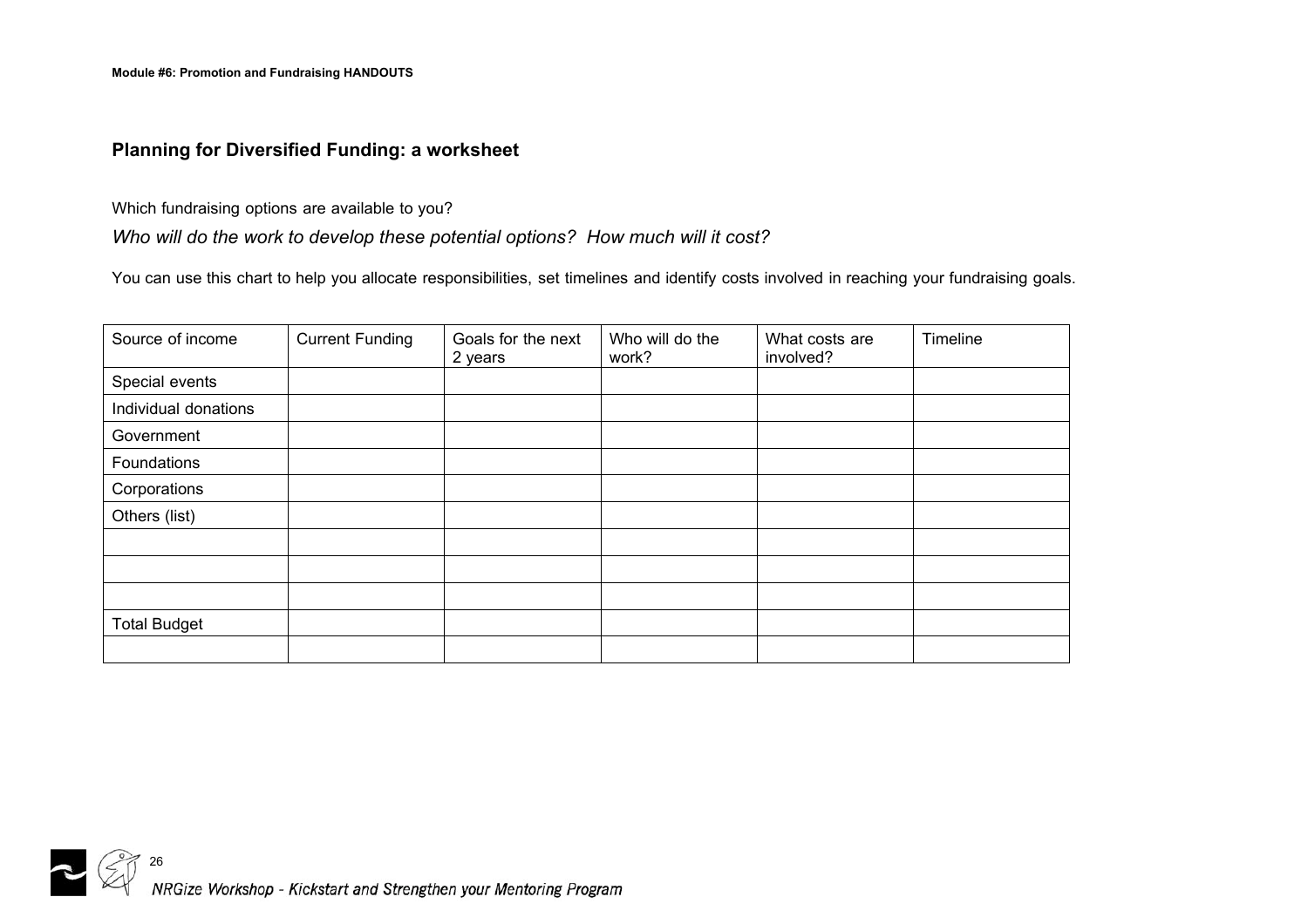# **Handout #4:** *Attracting Individual Donors: Conducting a Fundraising Campaign*

#### **Guidelines for Group Work**

#### **Instructions**

- 1. Select a group leader and a recorder/reporter.
- 2. Read this handout

Have a brief discussion about the strategies and processes described on the handout. Discuss any experiences that members of your small group have had with this strategy. Discuss their successes and challenges.

3. Using the information on the handout, and any ideas and strategies members of the group want to add, begin to develop an implementation. Be sure someone takes good notes because your small group will be making a brief presentation (approximately 3 minutes) about your plans to the full group at the end of this activity.

#### **Consider these issues:**

- Decide on specific goals for the fundraising campaign (the number of people contacted, the percentage contacted who contribute, the amount of money raised, and any other goals).
- Decide on the strategies you will use to contact potential donors (mail? telephone? personal solicitation? other? a combination of some of these?).
- Identify information you may need to acquire—for example, information about taxrelated or other legal issues.
- Identify potential challenges you might face in making the campaign a success. What strategies can you use to deal with these challenges?

Begin planning the fundraising campaign. For example: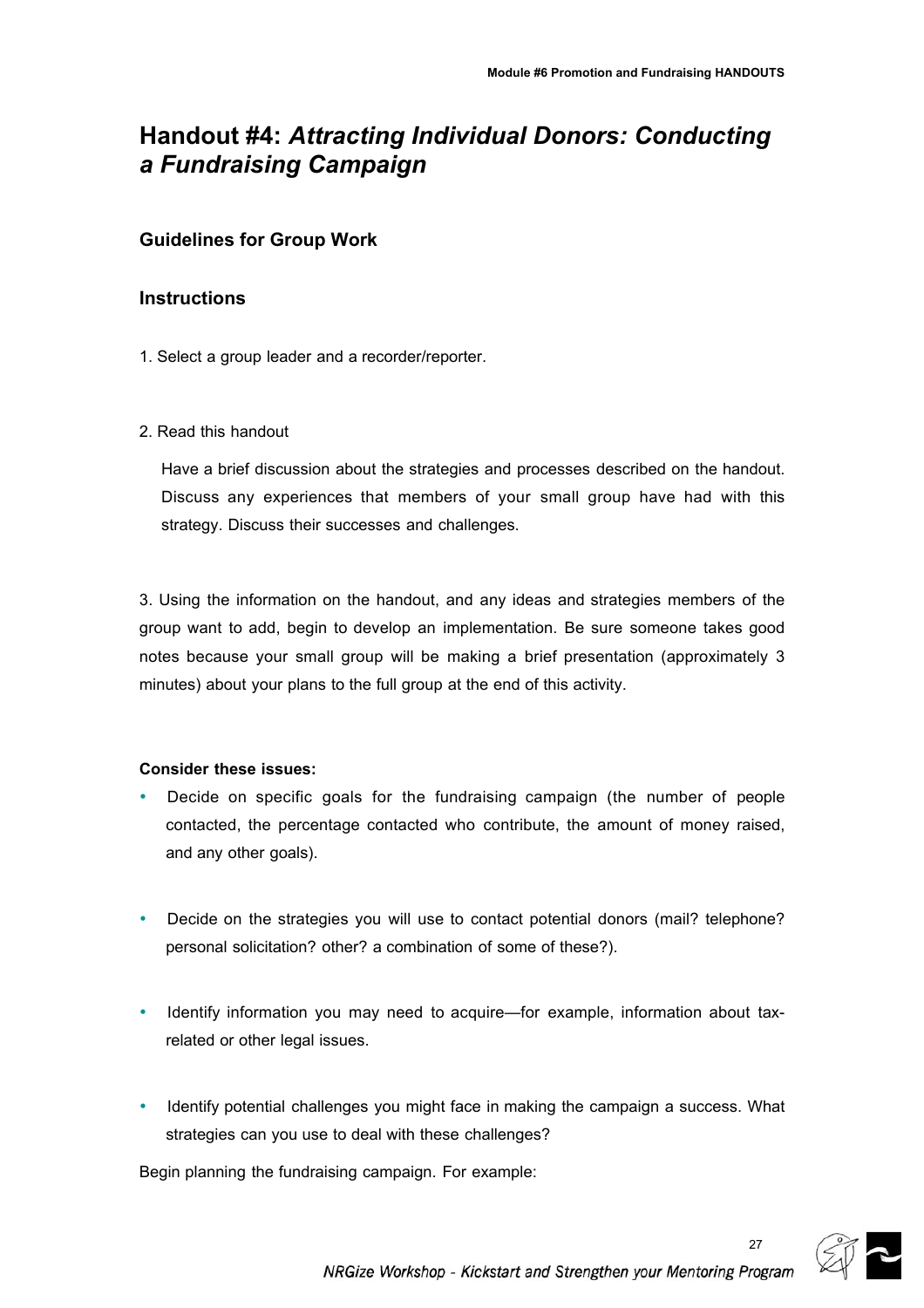What are the necessary first steps? What are the major tasks involved? When will the campaign take place? How will you develop your list of potential donors? How should board members be involved in the campaign? Who else needs to be involved to make the campaign a success? How will you recruit them?

What will the budget be for planning and implementing the fundraising campaign?

#### **Attracting Individual Donors: Conducting a Fundraising Campaign**

Most professional fundraisers believe that an annual campaign soliciting funds from individual donors should be an essential component of any fundraising plan. If thoughtfully planned and implemented, an annual campaign has two major benefits:

- 1. It provides regular infusions of cash (the short-term benefit). Most of this money will come in the form of small donations from a large number of people.
- 2. It establishes a base of donors (the long-term benefit). If carefully "cultivated," at least some of these donors may ultimately contribute a major gift.

There are three major strategies for raising money from individual donors. They are:

- Personal solicitation
- Direct mail
- Telephone appeals

Because of the large number of sales and fundraising campaigns that are currently conducted over the telephone, many people tend to become annoyed at phone calls asking for donations. Thus, used alone as the only form of contact with potential donors, telephone appeals may be a less desirable strategy. The other two strategies are outlined below, but first it is useful to consider the reasons why individuals decide to contribute money.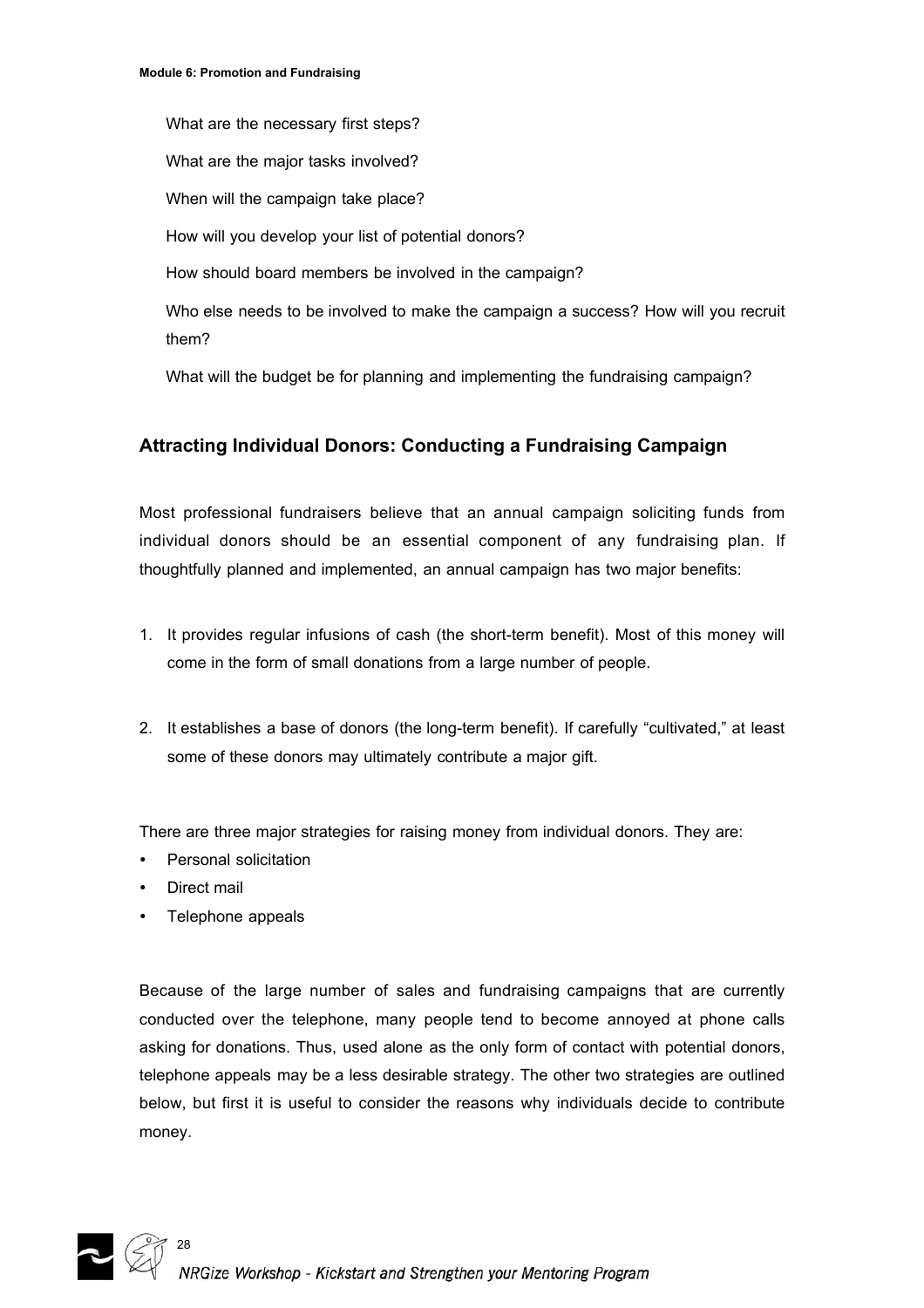American research conducted in 1996 by the Independent Sector (http://www.independentsector.org), asked people "How important is each of the following reasons to you for contributing to a charitable organisation?" Respondents identified the following reasons as "very important" or "somewhat important":

• 72.1 percent—someone I know well asked

- 60.7 percent—have volunteered at the organisation
- 59.1 percent—asked by clergy
- 43.3 percent—read or heard a news story
- 38.2 percent—asked at work
- 36.2 percent—someone came to the door asking me to give
- 29.7 percent—asked in a telethon/radiothon
- 28.6 percent—received a letter asking me to give
- 17.1 percent—read a newspaper or magazine advertisement asking me to give
- 16.9 percent—saw a television commercial asking me to give

(Source: Independent Sector Web site <www.indepsec.org>.)

#### *Combining Direct Mail Appeals with Personal Solicitation*

Assuming these findings are relevant to the Australian context, people are far more likely to donate money to a nonprofit organisation when they are asked by someone they know or they have a personal connection with the organisation. Thus, mass mailings using purchased lists of names and addresses are generally not a good idea. They are expensive and promise little in the way of return—in fact, they generally have a return of fewer than 2 percent. Instead, consider a more personalised approach to a more limited audience. The return on your investment is likely to be much higher. While annual campaigns can become rather elaborate, you can use the following process to help you plan a straightforward initial annual giving campaign to solicit donations from individuals:

1. Decide when you want the campaign to take place. Some times of the year are likely to be more fruitful than others. From late October to mid-December is generally the best time to conduct annual campaigns. People are in a "spending mood" and are feeling generous. They are also thinking about end-of the-year tax deductions. January and

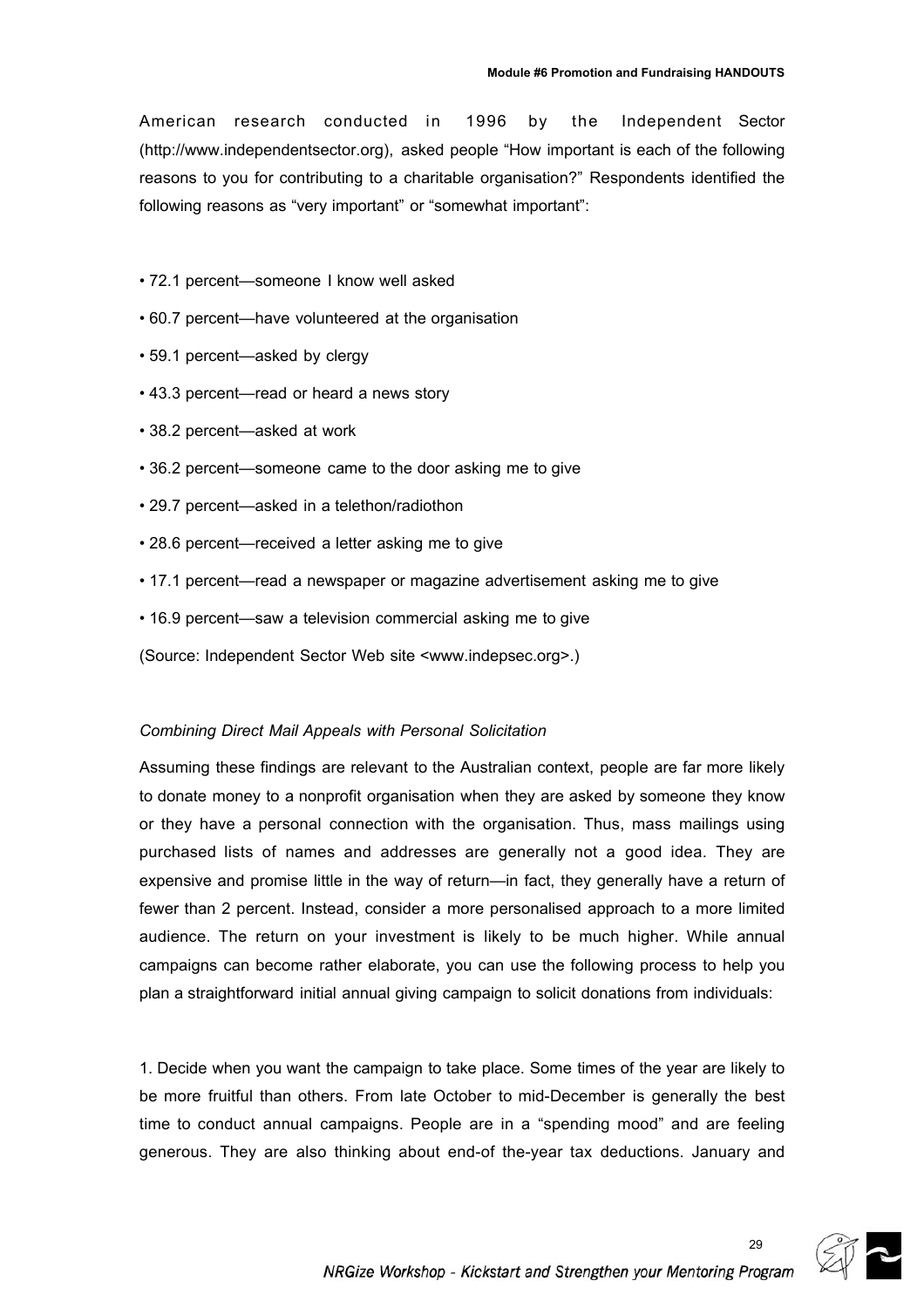February are the worst times to conduct fundraising drives: people are paying off the debts from their holiday spending.

2. Identify prospects. This includes past donors (including anyone who has attended a fundraising event), board members, people identified by board members, past and current volunteers, and others who have expressed interest in your organisation.

3. Decide if you want to suggest categories of giving: for example, \$25.00, \$35.00, \$50.00, \$100.00. One advantage of having categories is that, in future campaigns, you can say to people, "You generously contributed \$25.00 last year.

4. Develop a fundraising letter that can be mailed to each person on the list. Decide if you want to include other information about your program, such as a fact sheet or brochure, when you send out each letter. If so, you can keep the letter relatively short (one page). If not, you may want to make the letter as long as two pages so you can include more information.

5. Wherever possible, include a brief handwritten note on the letter. For example, if the letter is being sent to a current or former volunteer, the program director should write and sign a personal note. If the letter is going to someone identified as a prospect by a board member, that board member should write and sign a note. In addition, you can use a "mail merge" feature in your word-processing software to personalise every letter so that each recipient is addressed by name.

6. Include a return envelope, preferably postage paid.

7. Wherever possible, have a staff member, board member, or volunteer personally ask the prospect for a donation, along with sending a letter. (This can be done in person or by telephone.)

8. Prepare in advance the thank-you letter you will send to each donor.

9. Keep track of each donation in a master log.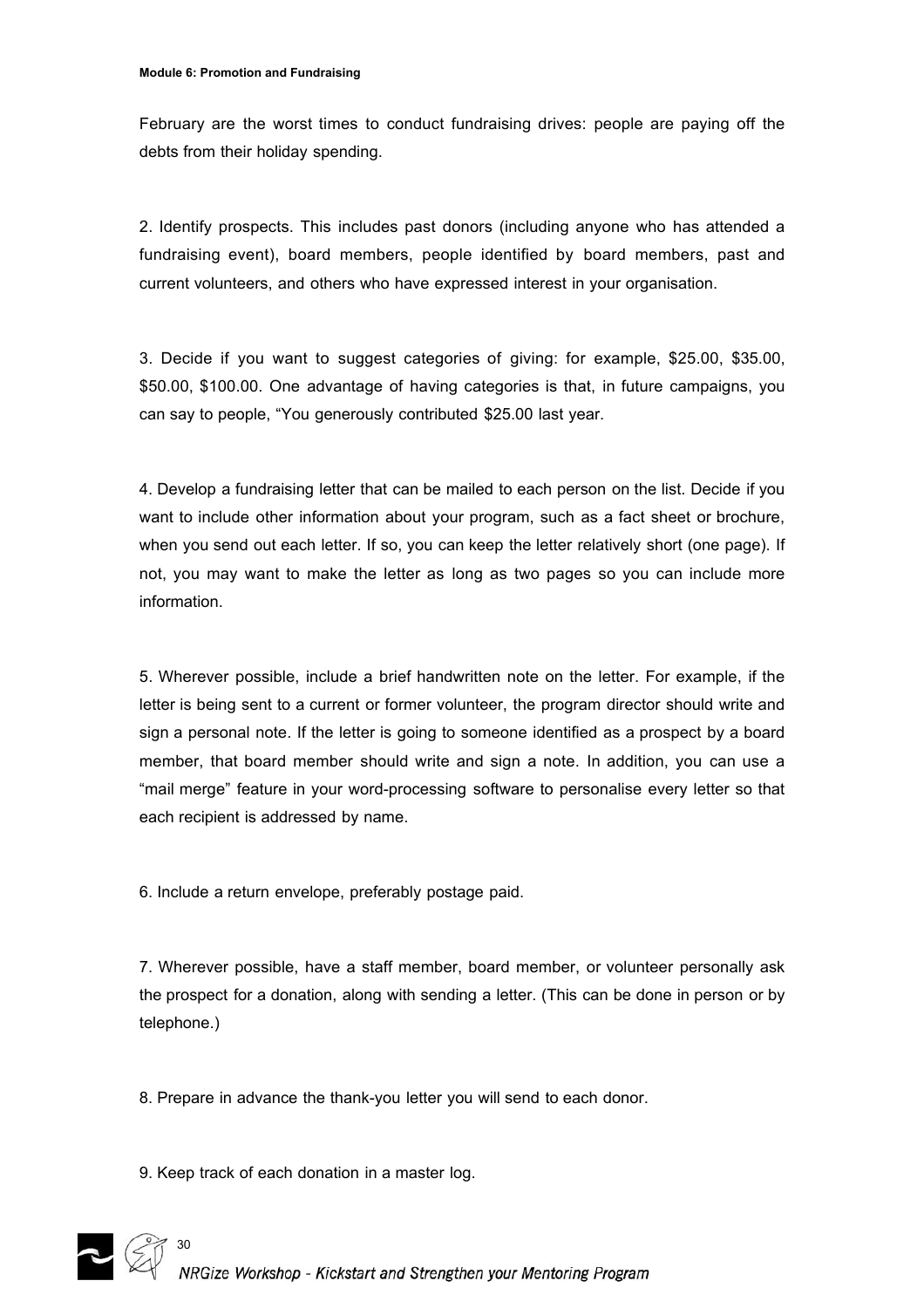10. Send the thank-you letter immediately.

11. Update your mailing list, noting donations.

12. Evaluate the results of your direct mail campaign. Identify the percentage of letters or personal requests that resulted in donations, the total amount raised, and the total cost.

13. Use the results of the evaluation to identify strengths you should build on for next year's campaign, what you should change, and reasonable goals.

14. Be sure your donors feel connected to your organisation throughout the year. Send them invitations to special events. If possible, produce a newsletter at least once during each year that updates your donors on the organisation's most recent activities and successes.

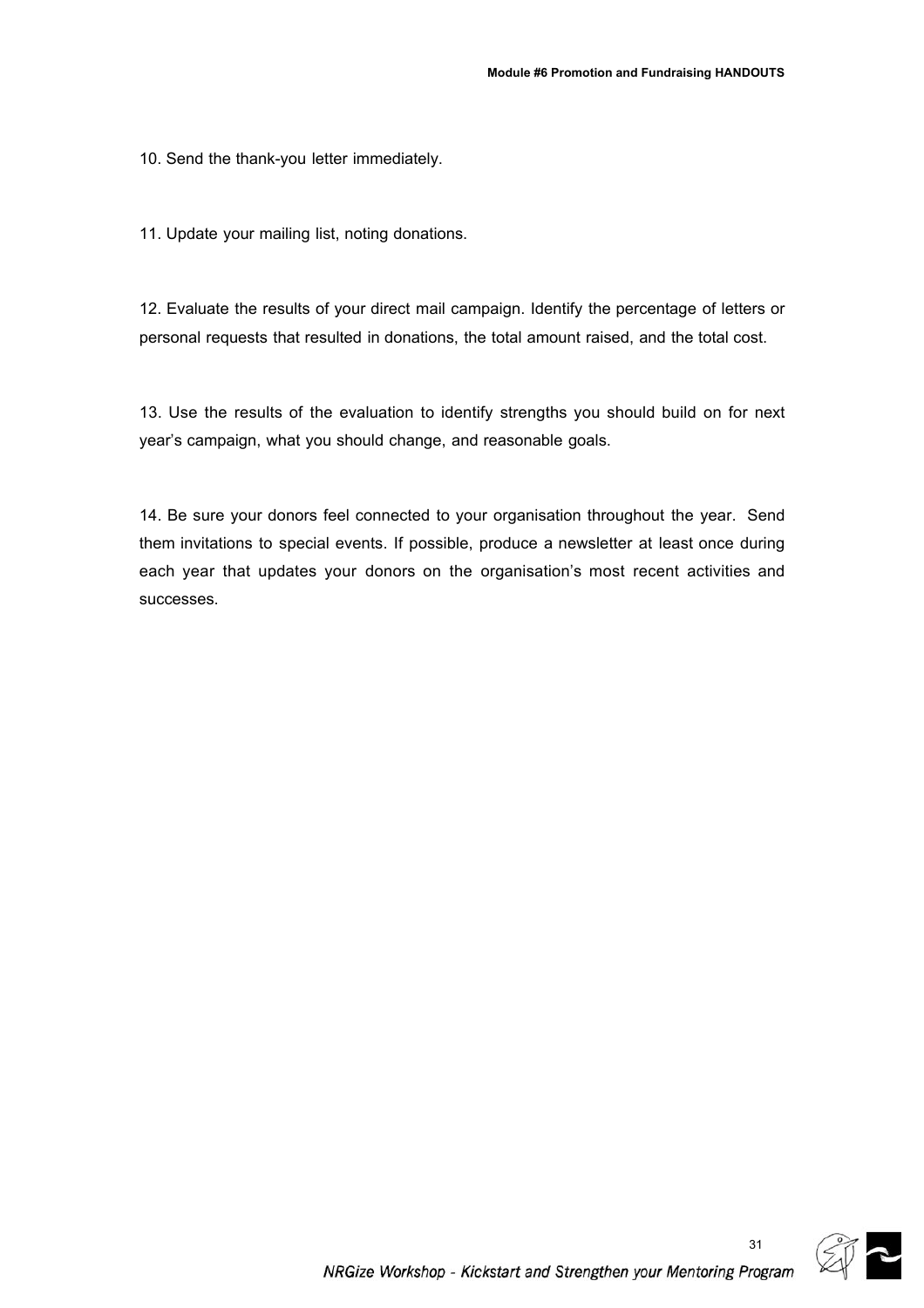# **Handout #5:** *Holding a Fundraiser: Developing a Plan* **Guidelines for Group Work**

- 1. Select a group leader and a recorder/reporter.
- 2. Read this handout

Have a brief discussion about the strategies and processes described on the handout. Discuss any experiences that members of your small group have had with this strategy. Discuss their successes and challenges.

3. Using the information on the handout, and any ideas and strategies members of the group want to add, begin to develop an implementation Be sure someone takes good notes because your small group will be making a brief presentation (approximately 3 minutes) about your plans to the full group at the end of this activity.

#### **Follow the below process**

Agree on your objectives for the event.

- Brainstorm a list of possible events that could achieve those objectives. Examples could include auctions, marathons, tributes to community leaders, fashion shows, movie screenings, golf tournaments, prize nights.
- Discuss the pros and cons of each possible event. Then decide on the one you are going to hold.
- Decide on specific goals for the event (the number of people attending/ participating, the amount of money it will raise, and any other goals).
- Identify information you may need to acquire—for example, information about insurance or other liability issues.
- Identify potential challenges you might face in making the fundraiser a success. What strategies can you use to deal with these challenges?
- Begin planning the event. For example:

What are the necessary first steps?

What are the major tasks involved?

What committees will need to be formed?

Where will committee members be recruited from?

What will the budget be for planning and implementing the event?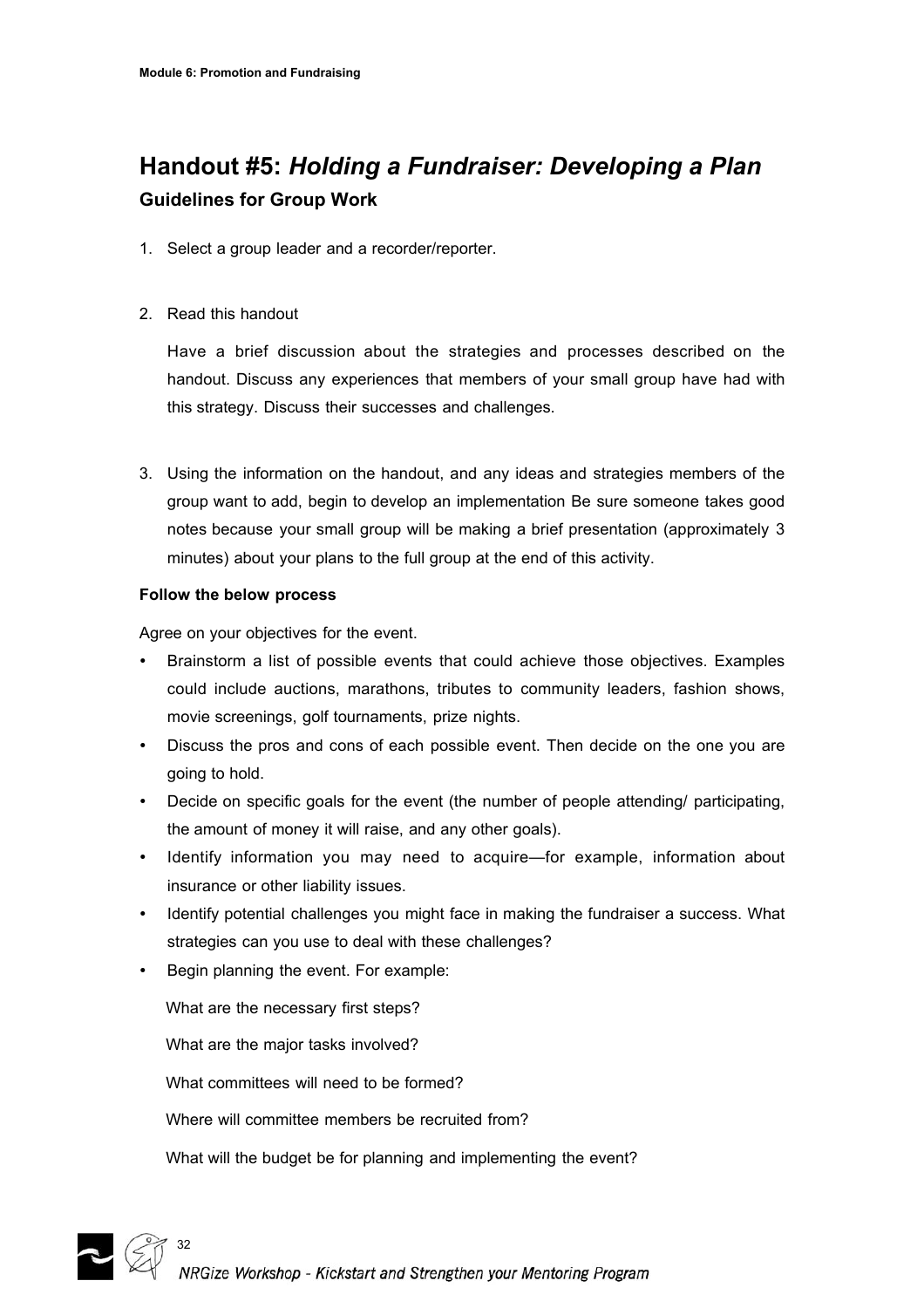#### **Holding a Fundraiser: Developing a Plan**

Special events should be part of your strategy for developing a balanced, diversified base of funding. When properly planned and implemented, special events can accomplish several key objectives. They can:

- Involve volunteers productively with your program
- Raise the visibility and expand the constituency of your program—leading, in turn, to opportunities for additional fundraising and volunteer recruitment
- Bring in significant amounts of money

Do not, however, try to use special events as a quick fix for cash shortages. When hurriedly planned, special events can lead to disappointing results and disillusioned volunteers; produce a disappointing return on your investment of extensive time, effort, and money; and be all-consuming, distracting staff and volunteers from program activities and other, potentially more cost-effective fundraising efforts.

#### **The Planning Process**

The key to a successful event is careful planning. For a major fundraiser, it is a good idea to begin at least 12 months in advance. To develop and implement a comprehensive plan, you can follow this process:

#### *Select the event*

- 1. Decide on your primary objectives for the event. Are they:
- To gain publicity for your program?
- To provide an opportunity for your current constituency to feel connected to the program?
- To enlarge your constituency?
- To raise significant amounts of money?

33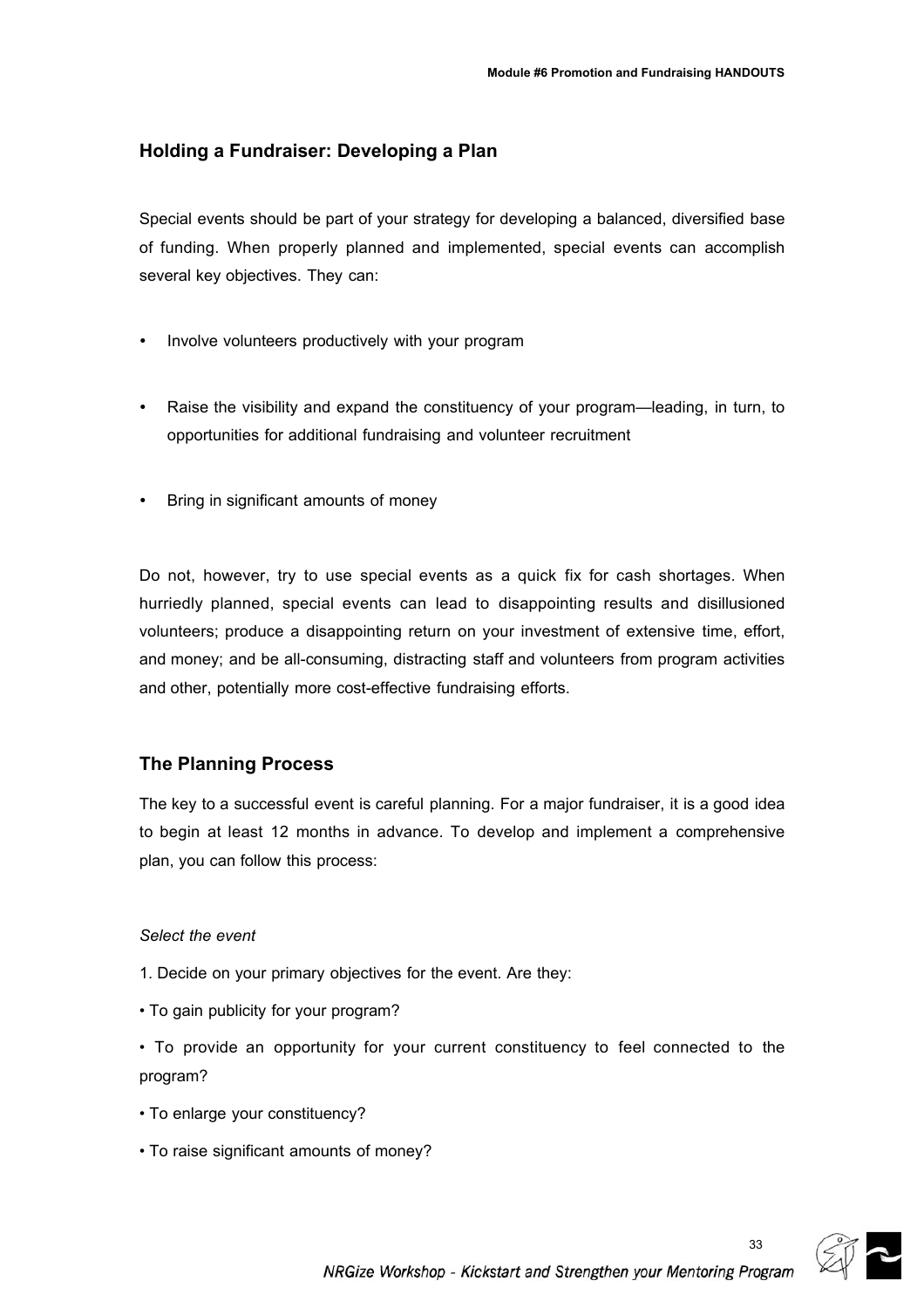- 2. Brainstorm ideas for potential events that are likely to meet your objectives. To be successful, it is best to be original, or to be innovative with "borrowed" ideas.
- 3. Ask yourself these questions:
- Will the event appeal to the constituency you are trying to attract?
- Are the logistics of the event doable?
- Do you have the "people power" to plan the event and make it a success?
- Will the cost-benefit of the event be meaningful enough to motivate volunteers to participate in its planning and implementation?
- Is it the kind of event that can be repeated in the future? If it is repeated, are there opportunities for it to grow?

#### **Develop a formal plan**

1. Select a competent, committed person to chair the event—preferably someone with great connections in the community.

2. Develop a full description of the event—how it should look and feel. (Be sure that donor and volunteer recognition is part of the event.)

3. Set a specific goal for how much money the event should raise.

4. Select a date for the event. Consult community calendars to learn what other events are planned around that date; your own organisation's calendar; and the availability of the event site. Consider travel patterns of the people you want to attend. For example, if you plan the event for a weekend afternoon in the summer, are people likely to be away at the beach?

5. Develop a master checklist of tasks and a calendar of when they have to be completed.

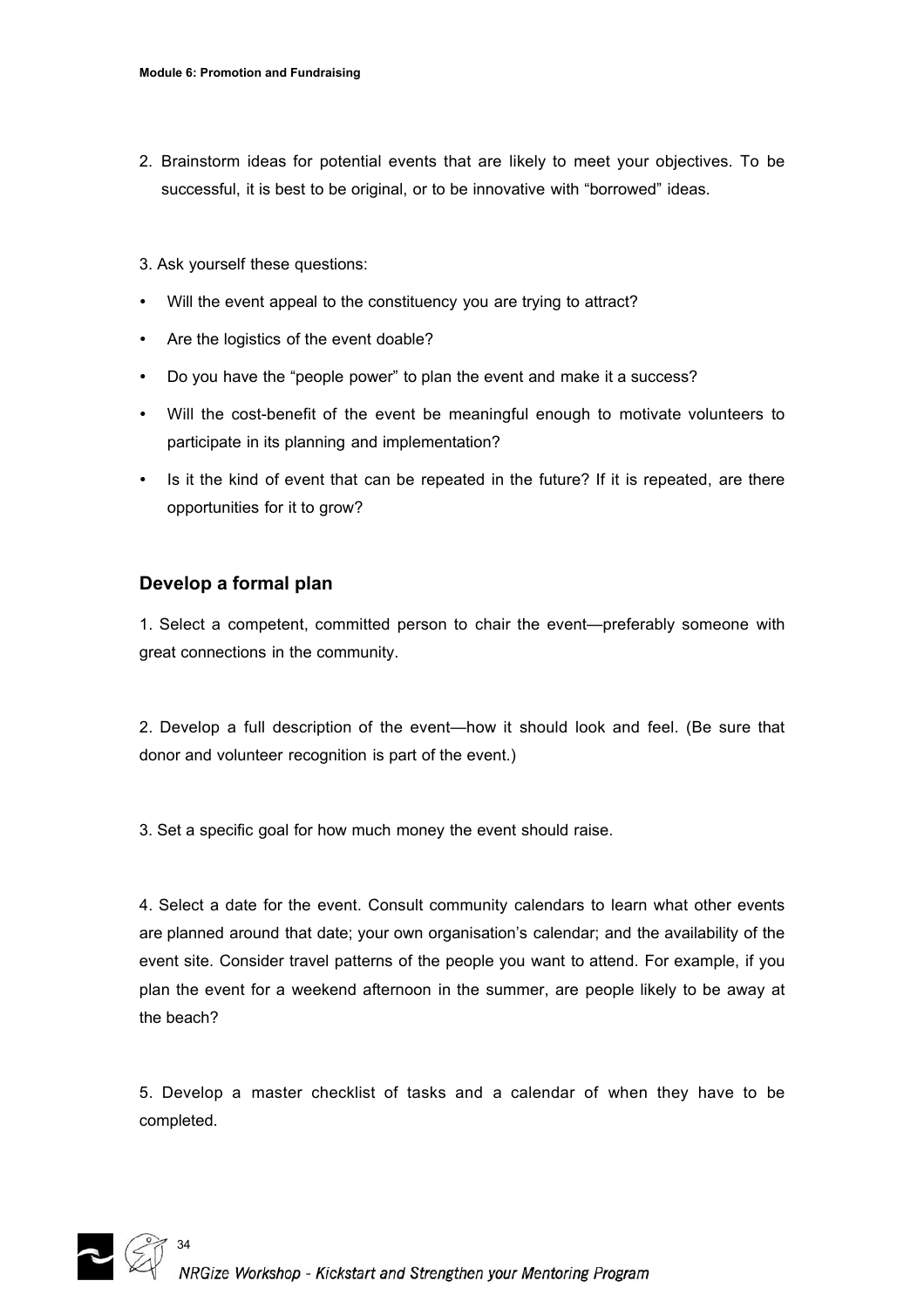Organise committees to complete the tasks. Be sure each committee has clear responsibilities and timelines. Recruit committee members from within and outside your organisation.

6. Expect the unexpected. Prepare for it by developing a contingency plan. For example, if it is an outdoor event, what will you do if it rains? If you are honoring a community leader, what will you do if he or she cancels at the last minute?

#### **Prepare a budget**

• Equipment rental

1. Budget categories might include:

• Venue Hire • Design and printing • Food service • Postage • Decorations • Prizes and recognition items • Office expenses • Entertainment • Insurance • Publicity • Miscellaneous • Staff time, possible temp hire

2. Be attentive to cost control. Set up budget controls and reporting procedures.

3. Be realistic. If this is a first-time event, it may do little more than break even. But it may be worth repeating if the response was positive and you can identify strategies for growth.

4. Try to have major costs underwritten. This is a key to maximising profits. For example, look for business sponsorship to cover publicity and printing costs. When you approach a business to ask for sponsorship, be sure you can tell them what they will receive in return (for example, positive visibility in the community).

*See Example at the end of this handout "Plan-It Youth Proposal"*

35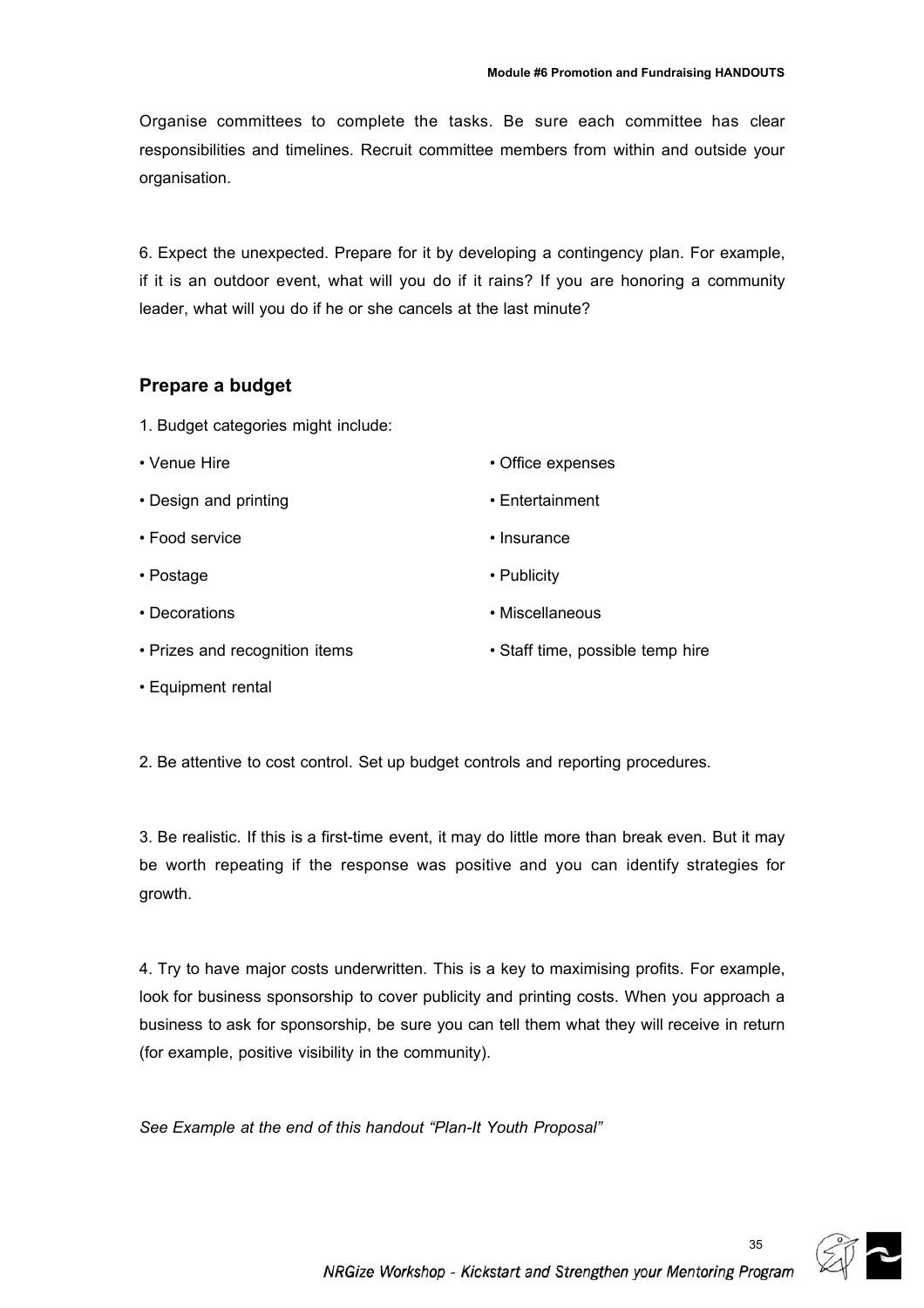#### **Evaluate the outcomes of the event**

The evaluation will serve at least three purposes. It will:

• Provide hard facts (for example, on attendance and money raised) that let you know if you made strong decisions in planning and implementing the event

- Help you determine whether you should hold the event again
- Provide a springboard for an improved event if you decide to hold it again

Keep in mind that doing an event the first time is much more time-consuming and often less profitable than a repeat performance.

[Adapted from "Special Events," in *Fundamentals: A Guide to Fundraising for Local Affiliates.*1996. Big Brothers Big Sisters of America.]

#### **FOLLOWING IS AN EXAMPLE SPONSORSHIP PROPOSAL FROM PLAN-IT YOUTH**

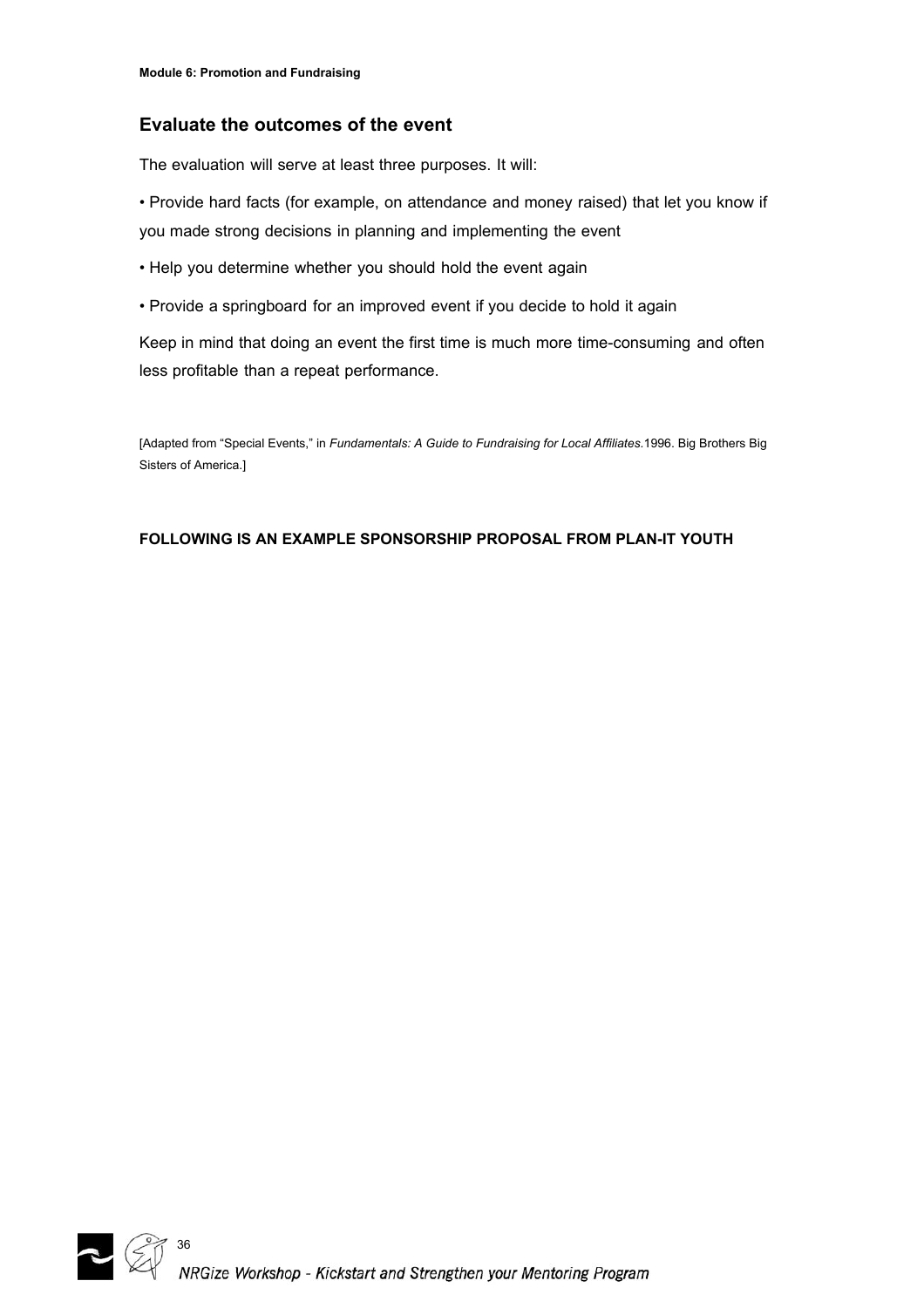PLAN-IT YOUTH Supporting young people at risk

PROPOSAL FOR SUPPORT

Alliance for Mentoring Youth at Risk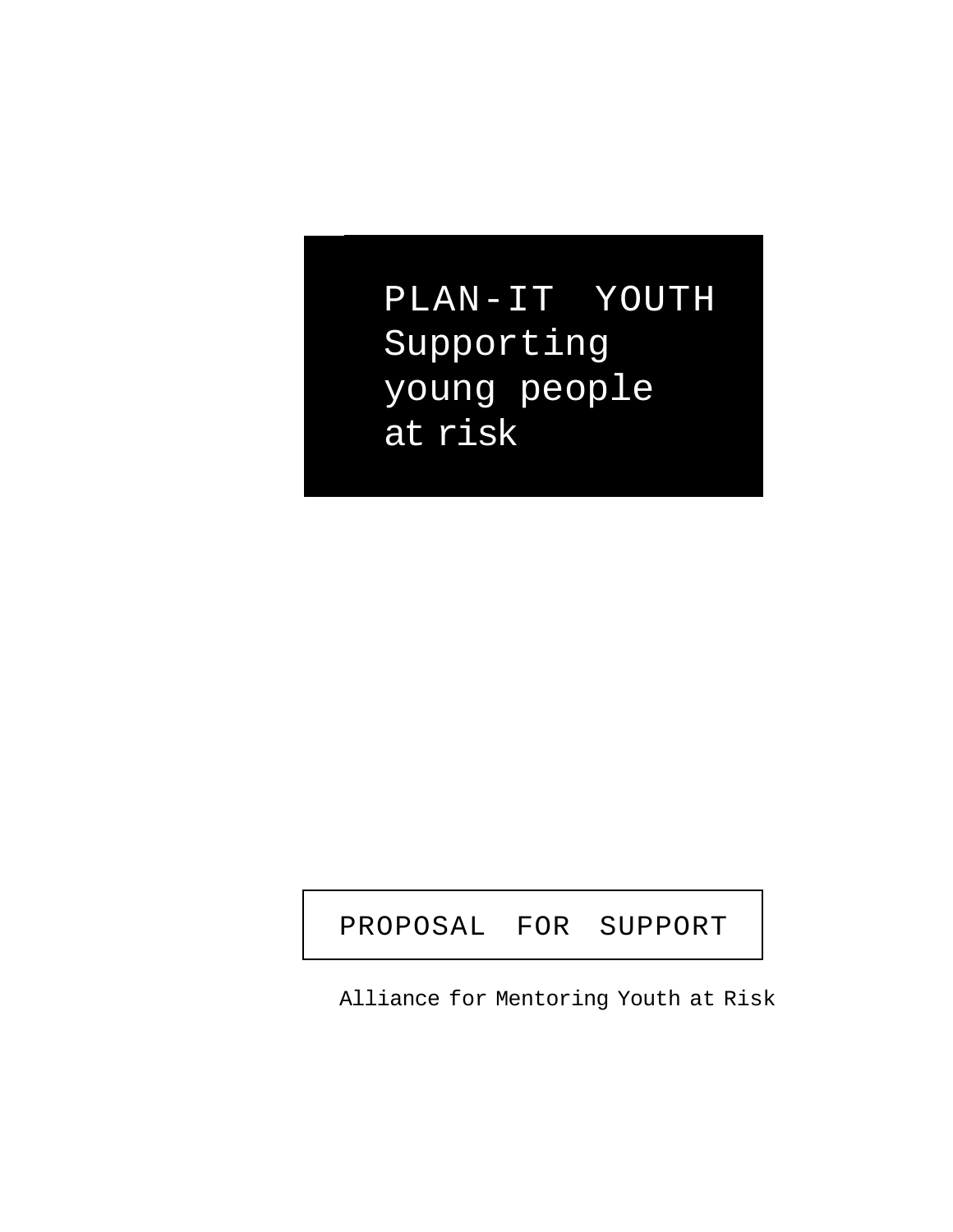# Plan-It Youth

The Plan-It Youth project operates on the Central Coastof NSW. It provides support, through mentoring, to young people at risk, exposing them to other experiences of life and increasing their opportunities.

It brings together community groups and agencies who work together for the benefit of the young people of the area.

Research indicates that those young people who leave school prior to completing Year 12 are twice as likely to become unemployed by the age of 24.\* Plan-ItYouth offers young people whoare atriskof early terminationof their formaleducation and training, theopportunityto plan for their future careers and find a positive way into the workforce.

The following agencies are already committed to this program and work together for its success:

- NSW TAFE Commission Board
- NSW Department of Education & Training
- Hunter Institute of Technology
- Central Coast Active Retirees and Mentors Incorporated (ARM)
- DusseldorpSkills Forum

Jason was a year 10 student (aged 16) who was performing at below standard level at school. He was often picked on by other kids – he's a skinnykid with a "nervous" personality-very lacking inconfidence. Jason's mum and dad don't work and didn't seem to have much of an idea of how to help him. He volunteered to go into the program because he thought it might help him get a job. He hated school – and was intent on leaving at the end of year 10

Jason was matched with Peter – a quiet, gentle man of about 70. Peter had years of experience at managing his own business and employing staff. After completing the Mentor Training course at TAFE, Peter was ready to participate in the program with Jason. They spent 10 weeks (a couple of hours each week) going through the program – trying to work out what Jason was good at and what he liked doing. Peter arranged for Jason tovisit afew worksites so thathe could actually see what the work involved and talk to the people doing the job – find out what was good or bad about it. He also arranged some work experience at a local retail outlet. Jason completed the program and decided that he did want to go to TAFE – he's studying Business Management – and really enjoying it – especially the computer work – he thinks that's the sort of work he'll go into. Jason believesPeter's involvement hasopened doors for him and opened his eyes to what's out there. He also feels more confident having the support and attention of someone like Peter. They keep in contact regularly and Peter has agreed to continue to mentor Jason until hegets into theworkforce.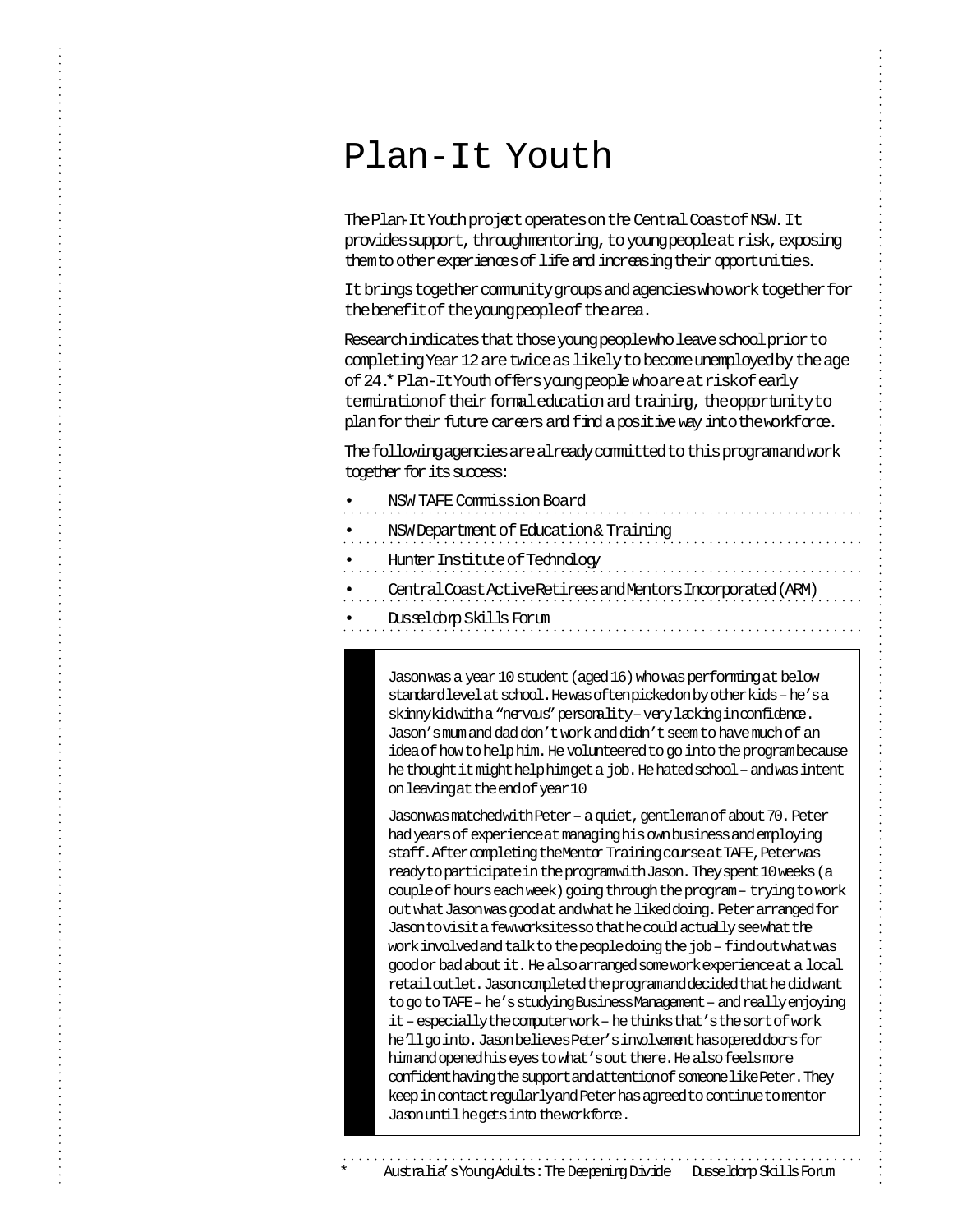# How Plan-It Youth Works

There are 4phasestothePlan-It Youth project thatareintegralto the successful outcomes for those young people who are selected to participate.

| Phase One:   | Mentor Recruitment & Training                                                                                                                                                                                                                                                                                                                                                                                                                                   |
|--------------|-----------------------------------------------------------------------------------------------------------------------------------------------------------------------------------------------------------------------------------------------------------------------------------------------------------------------------------------------------------------------------------------------------------------------------------------------------------------|
|              | Volunteer Mentors (mature-agedunemployed<br>people, retireesandpossible secondees from<br>business and education) complete a 27 hour<br>Mentor Training Course (over a threemonth<br>period) of fered through TAFE Outreach.                                                                                                                                                                                                                                    |
| Phase Two:   | Introductions and Matchings                                                                                                                                                                                                                                                                                                                                                                                                                                     |
|              | Students are selected for the programbased on<br>their indication to leave school at the end of<br>year 10. Participation is entirely voluntary and<br>student numbers are only limited by numbers of<br>mentors available. Informationsessions are held<br>for students, parents and thementors. An<br>activity session is held with potential mentors<br>and students. Personnel assess the dynamics and<br>possiblematching of mentors with young<br>people. |
| Phase Three: | Pathways Planning and Career<br>Investigation Projects                                                                                                                                                                                                                                                                                                                                                                                                          |
|              | Students andmertorsparticipate in the project<br>(weekly, at school) and then work together on<br>the student's career investigation. Mentor<br>debriefingsessions are held at the completion of<br>each session of the project. This vital phase<br>corcludes with a "celebration of learning" event<br>where student spresent their project findings.                                                                                                         |
| Phase Four:  | Ongoing Mentor Support<br>$(6-12$ months)                                                                                                                                                                                                                                                                                                                                                                                                                       |
|              | Eachyoung person is offered personal mentor<br>support for a periodup to 12 months. The<br>mertorwillkeep a record of the career<br>development of the young person and look out<br>for opportunities and contacts. Theremay be a<br>need for mentors to offer a second chance<br>experience if the young person remains confused<br>about their transition. This support is monitored<br>and encouraged by the project co-ordinator.                           |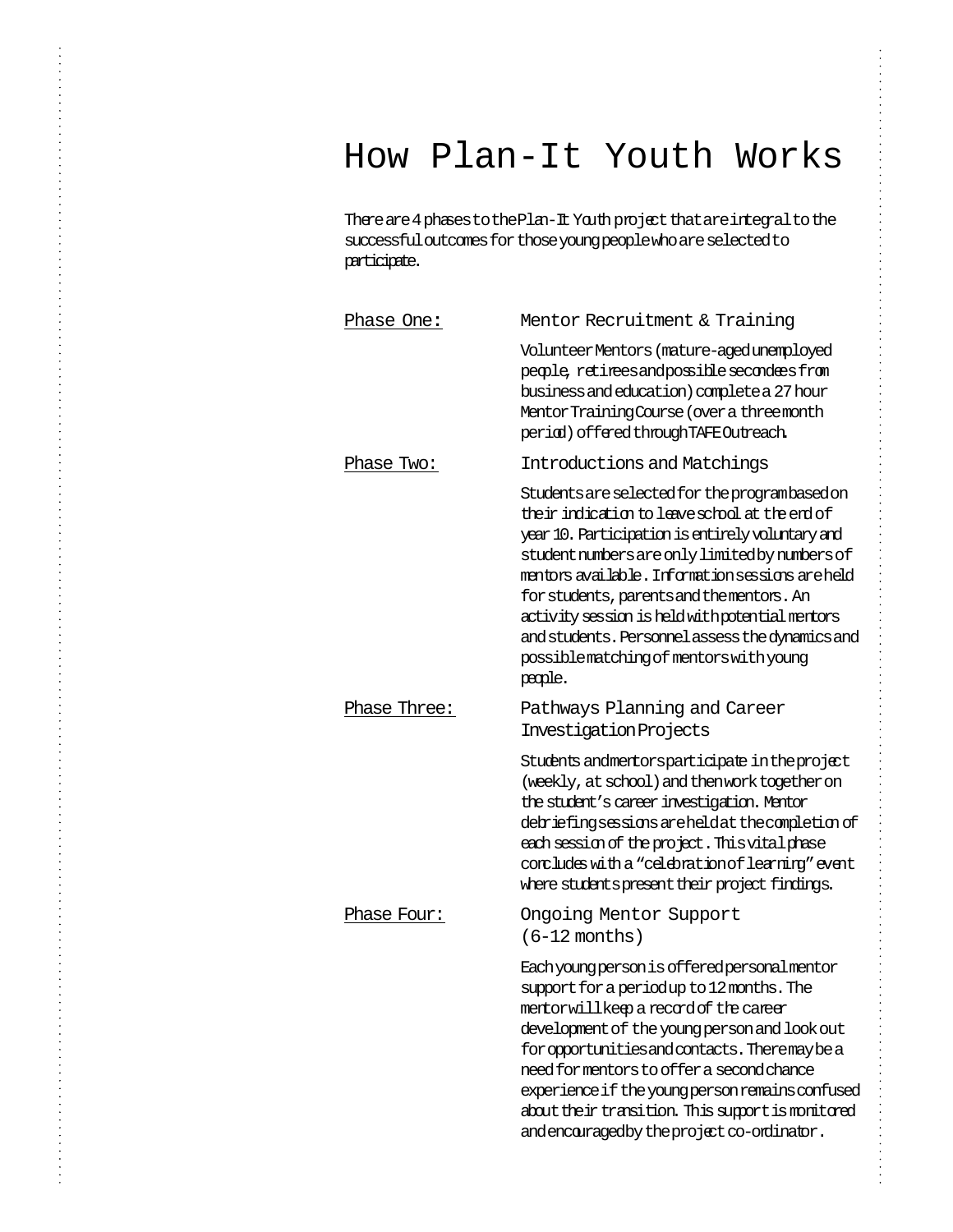Megan was a 16-year-old student in year 10. Megan's mum is divorced and Megan has one younger sister. Her school grades were only average and she was keen to leave school to work in the hospitality industry. She works an average of 20 hours per week at a local coffee shop. Megan joined the program because it sounded like it would be helpful andone of herfriends had done it. Megan's mentor Faye, herself a single mum with teenage daughters, worked throughthe planning and goal setting activitieswith her and together they planned excursions to the TAFE and various worksites.

After talking tolots of people in the industry, Megan wasn't sure her decision to leave school was such a good idea. Faye noticed that Megan seemed really interested in the welfare course at TAFE and suggested that they investigate that as an alternative career. Faye arranged for them to visit a women's refuge and talk to the residents andthe social workersthere.

Megan was really interested and thoroughly enjoyed this new perspective. Megan has now decided to stay at school and complete her HSC – she's studying the Hospitality CEC course but has also kept her options open regarding what she'll do when she finishes school.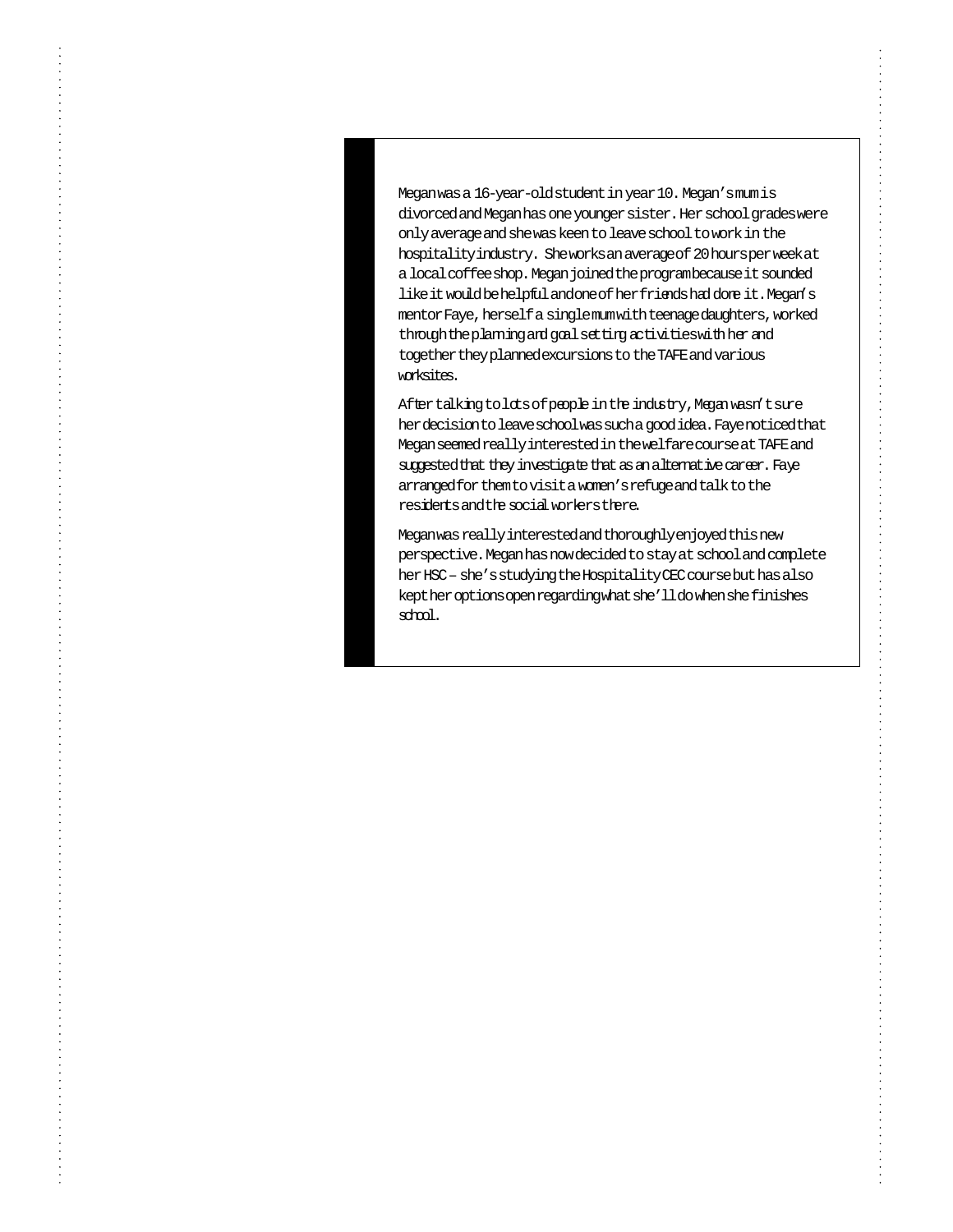# Plan-It Youth Patrons

Discussions are currently underway with a number of high profile people to joinus as Patrons of Plan-It Youth.

The support of our Patrons will provide valuablerole models for the young people who participate inthe program. It is envisaged that they will assist us promotional sense at key stages in the program such as presentationof awards to graduating students.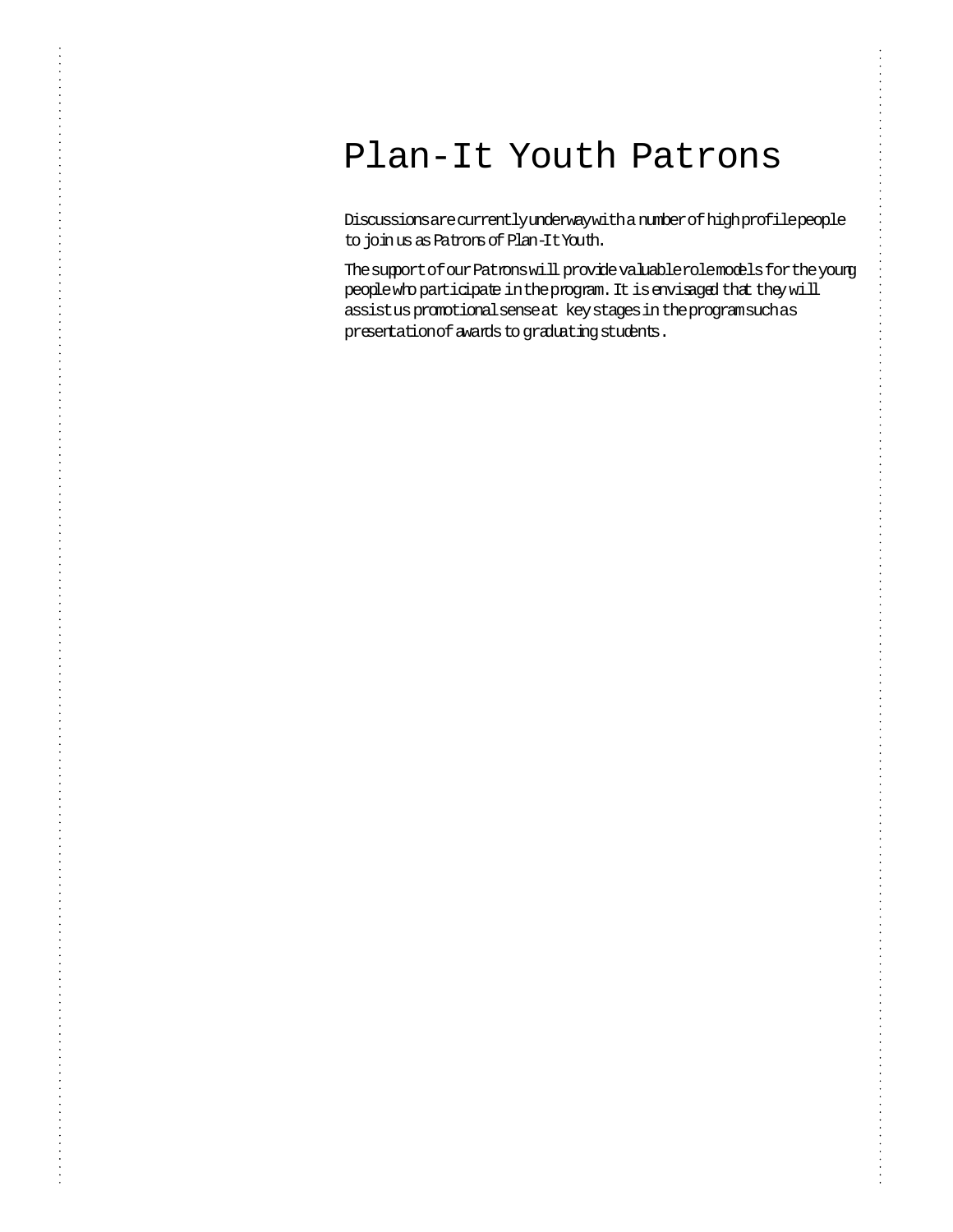# Benefits to sponsors

Our approach to sponsorship is to develop a partnership so that we can work with your company to achieve your goals in being involved in the Plan-it Youthproject.

As a starting point, specific benefits to your company include:

# Strong positioning as a community supporter

As a sponsor of the Plan-It Youth, your company will be strongly associated with a positive and successful community program that helps youngpeople. Your role as agoodcorporate citizenwillbevisible through the promotion, publicity and communications associated with thisprogram.

### Company identification

Your companywill be identified onall printedmaterial produced in associationwiththeprogram; thisincludes:

- correspondencetoschools, students,familiesandparticipating organisations such as Active Retirees and Mentors
- promotional material aimed at securing involvement of mentors for the program
- invitationsproducedforspecial events and functions
- certificatestoparticipatingandgraduatingstudents
- signage atspecial eventssuch as students' graduation ceremonies

### Media profile

The NSW Department of Education and Training and the Dusseldorp Skills Forum, are working together to develop a media strategy designed to generatepublicity fortheprogram.Strategies will be developed to incorporate media profile for your company as the sponsor of the program.

We are currently negotiating with local media organisations to joinus in this program; their support will not only provide promotion for the project, but also allow your company to gain valuable exposure in associationwiththis positive community project.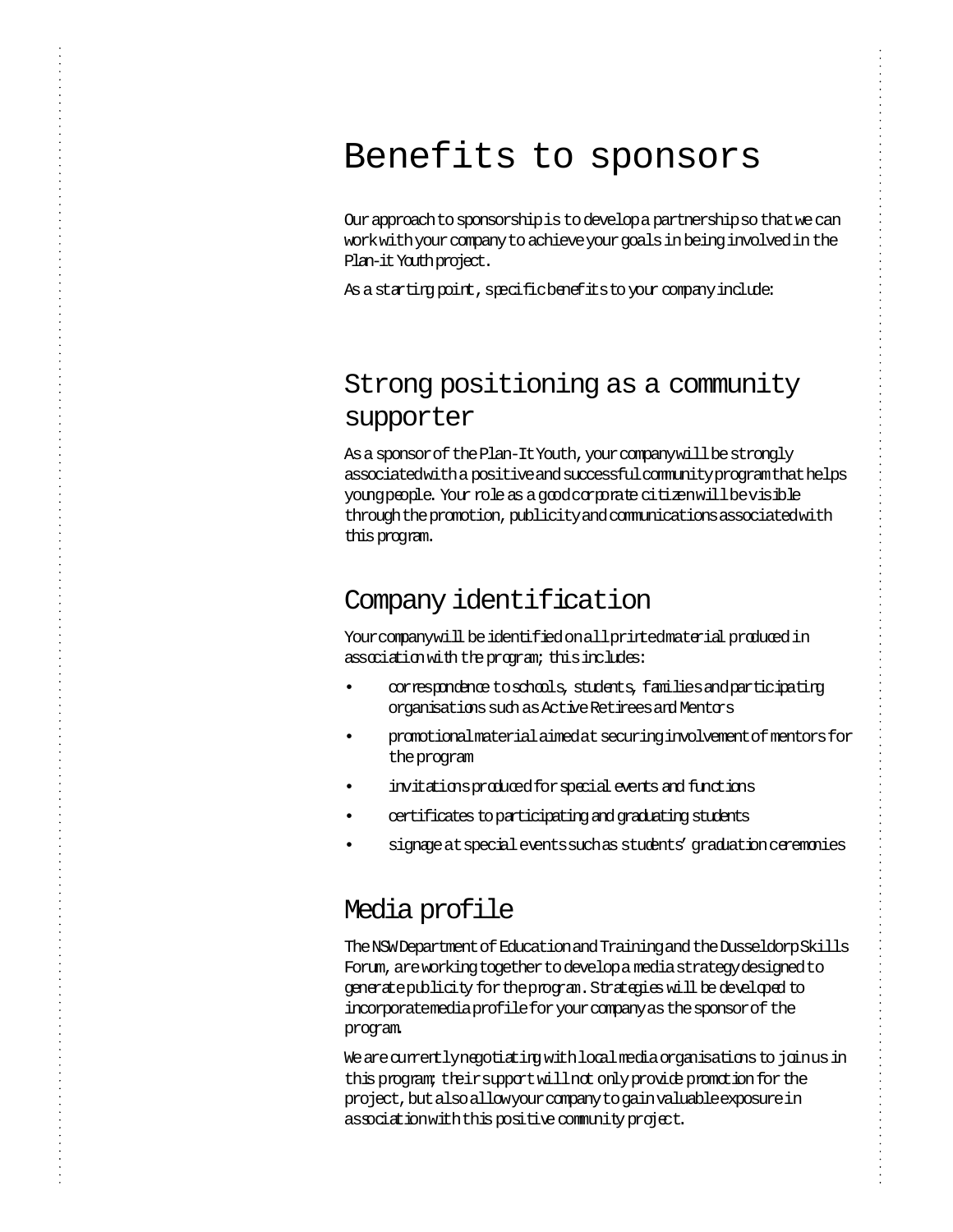# Participation

Representatives of your company willhave the opportunity to directly participate in all special functions and events relative to the program; these include the annual celebration, endofproject presentation to graduating students and assisting employers, together with other media and special eventsthat are planned during the year.

Plan-it Youth also provides your company with the opportunity to have staff involved in the program; your employees can actively participate through the use of their skills or time in assisting young people at risk.

## Ability to leverage your investment

ThePlan-it Youth projectprovides an excellent opportunity to leverage your investment as a valued community supporter; your company will be in a strongpositionto target specificcommunity groups, such as the education community and retirees, and provide messages relative to your involvement in the project.

## Develop a strong link with local education and community organisations

ThePlan-it Youth project is a partnership between the following:

| NSW TAFE Commission Board                                    |
|--------------------------------------------------------------|
| NSW Department of Education & Training                       |
| Hunter Institute of Tedmology                                |
| Central Coast Active Retirees and Mentors Incorporated (ARM) |
| Dusseldorp Skills Forum                                      |

Your investment in the program links you with these organisations and provides the opportunity to expand your partnership in other ways to assistyourbusiness.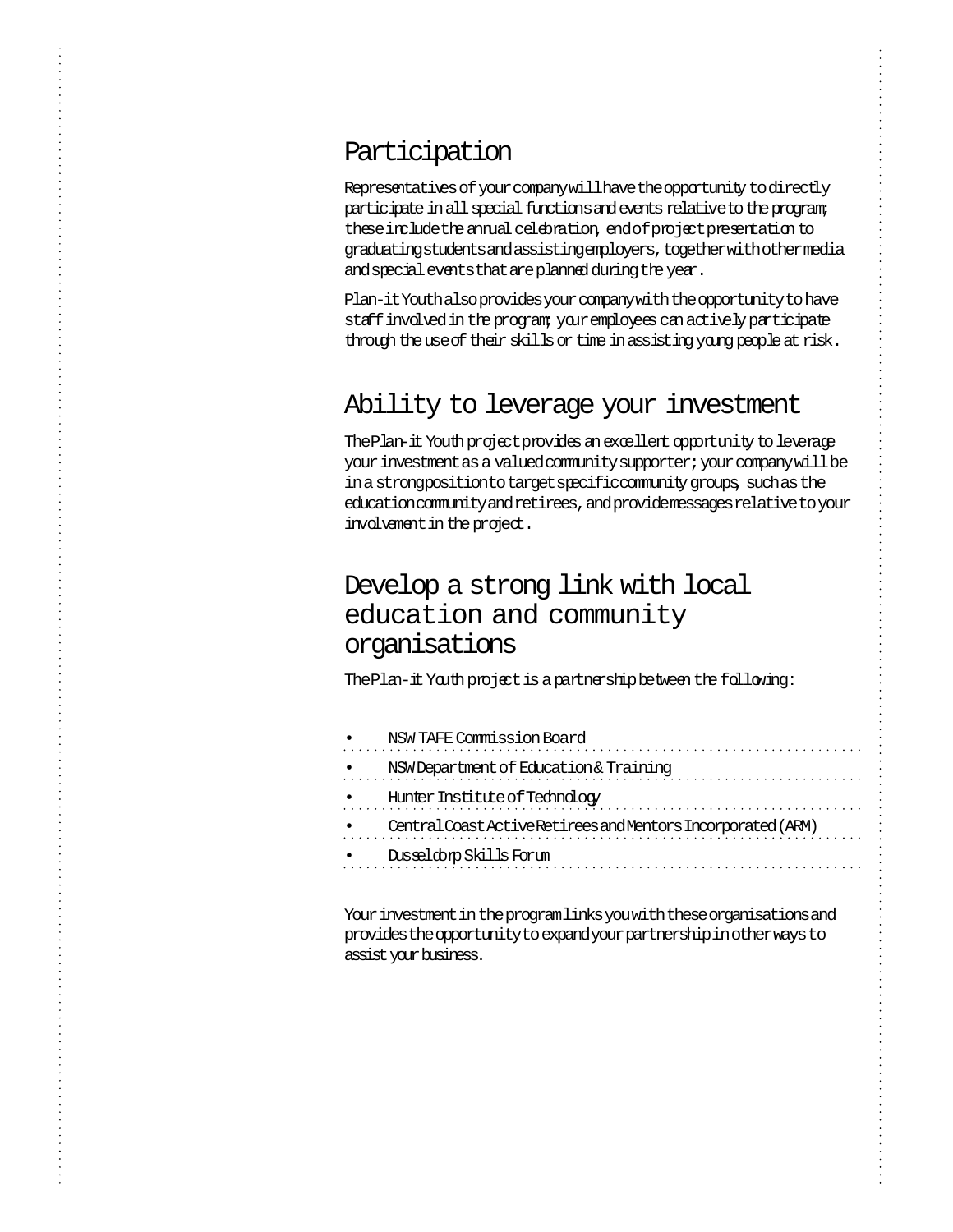# Options for investment

The following options are available for investment in Plan-It Youth. Specific packages can be developed to assist your company in achieving its objectives through involvementintheproject:

| Principal Sponsor (one only)  | \$50,000 |
|-------------------------------|----------|
|                               |          |
| Major Sponsor (max. of 2)     | \$25,000 |
|                               |          |
| Contributingsponsor (up to 5) | \$10,000 |
|                               |          |
| Supporter                     | \$5,000  |
|                               |          |

For further informationon sponsorship options or opportunity tolink with Plan-It Youth,please contact:

LesleyTobin

ProjectManager

Tel: 02 43883392

Fax: 02 43882440

Email:ltobin@ozemail.com.au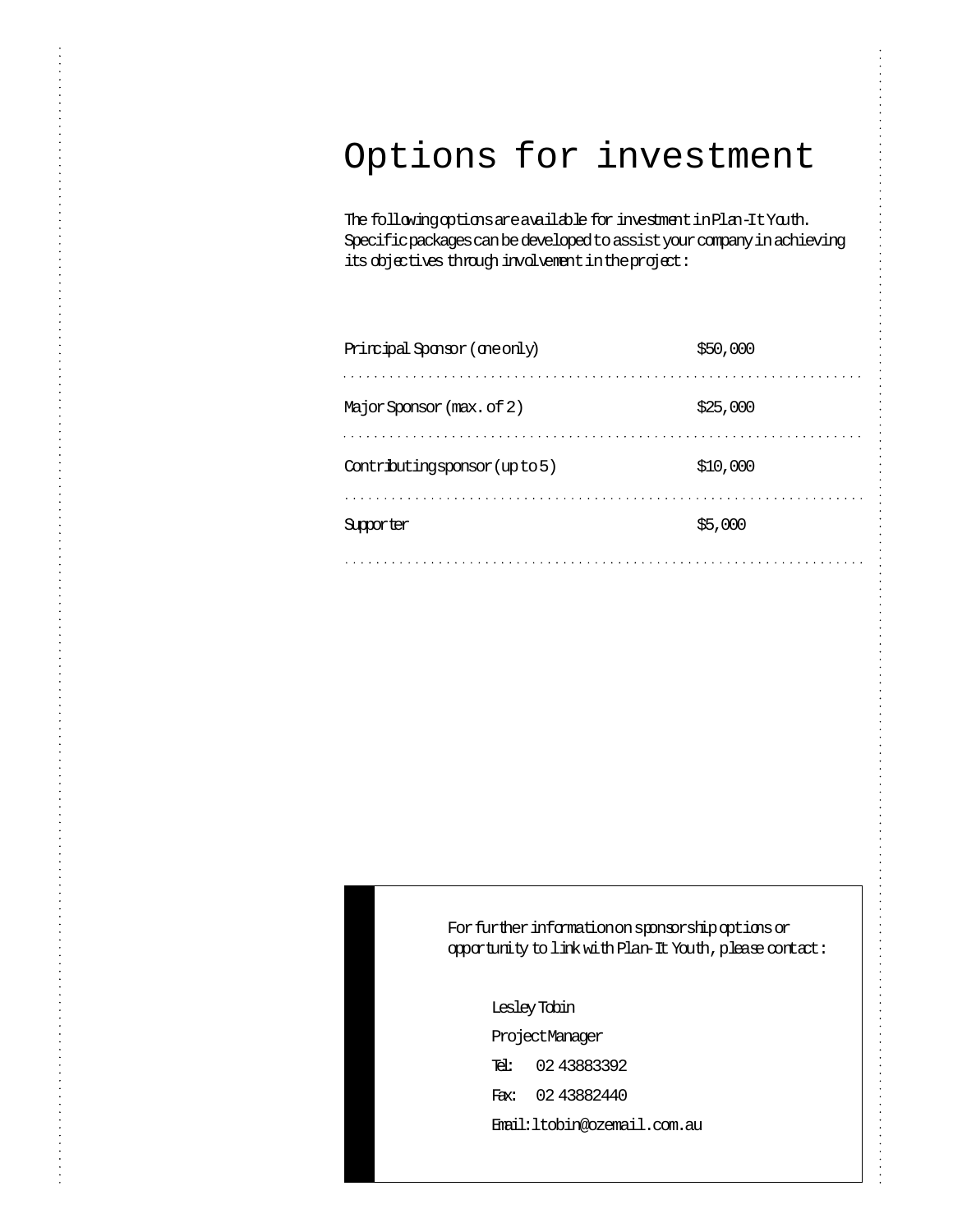## **Handout #6:** *Why Should Anyone Give You Money?*

How do you make your program stand out in a pile of grant applications? In a stack of fundraising letters? There *are* good reasons why a foundation, corporation, government agency, or individual donor would want to "invest" in your program. But you have to let people know what those reasons are.

It is a good idea to write a brief paper (1 to 3 pages) that describes the needs your program is meeting, its strengths and successes, and its plans for building on those strengths. This paper can be adapted for a wide range of approaches to fundraising. You can use it as the basis of:

- An outline of "talking points" for discussions with foundation and corporation officers, in person solicitations from individual donors, and conversations with reporters
- "Needs" statements and program descriptions for grant proposals
- Solicitation letters mailed to potential donors
- Publicity for special events
- Press releases intended to keep your program visible in the community

The time you invest in writing this "program statement" is well worth it. Use these questions as a guide to help you decide what your program statement should include and to develop your argument:

#### **1.What problems in the community is your program helping to solve?**

#### **Why is what you are doing important?**

Present the facts that support the need for your program. Presenting this information also helps identify you as an authority—it establishes that your organisation understands the issues and, therefore, can reasonably address them.

#### **2.What are your most convincing "selling points"?**

What do your staff, board, and other volunteers know about solving the problem?

What successes have you already had?

Have outcomes evaluations been conducted on your program?

45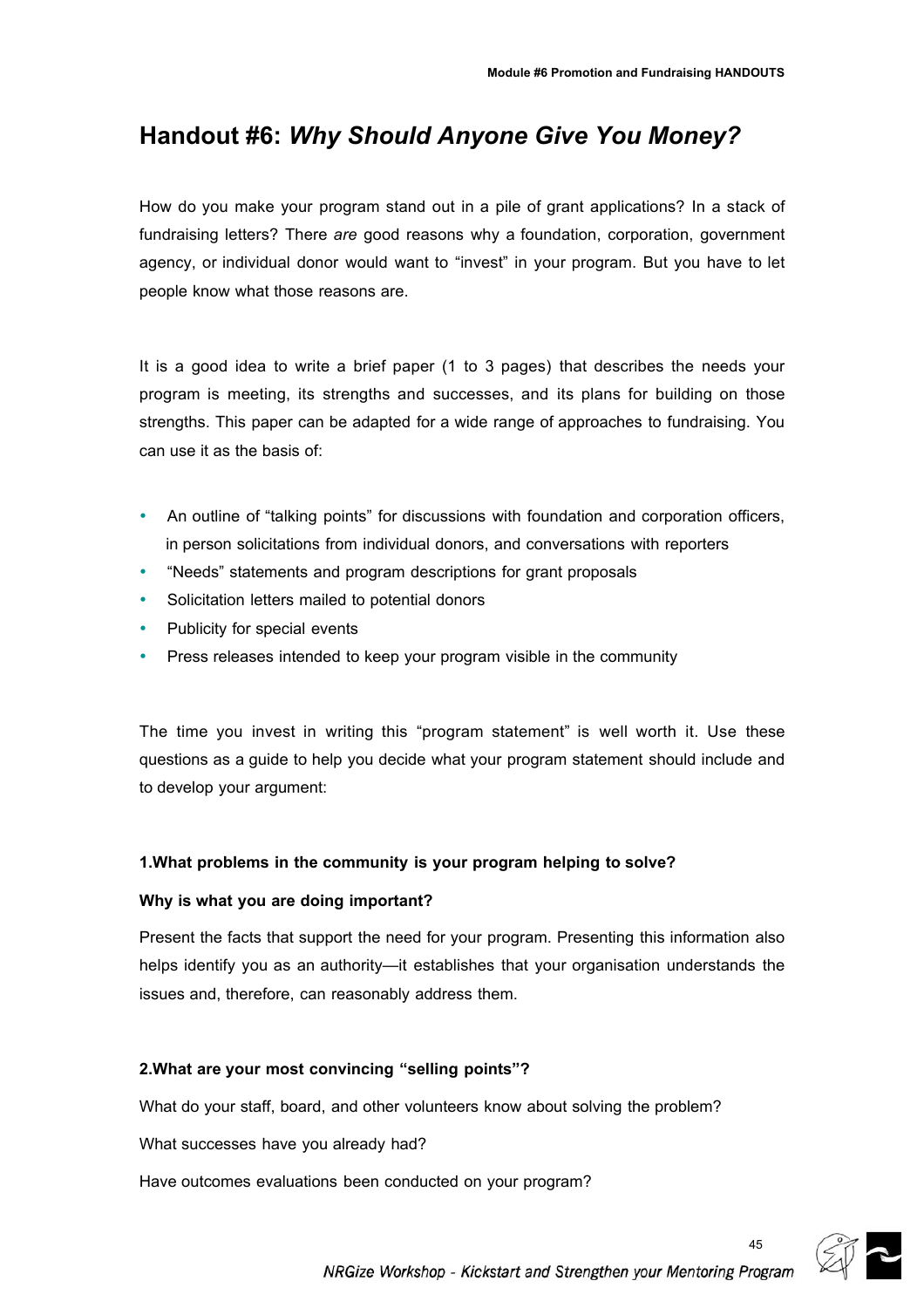If so, how can you use the findings to help "sell" your program?

What are your future plans?

How can your program build on its current strengths and successes?

What precisely do you need in order to sustain and build on your successes?

Does your organisation have PBI status? (Public Benevolent Institution status is decided by the ATO and allows donors to claim their donation as a tax deduction).

#### **Remember:**

• Be persuasive. Why should the person you are approaching want to invest in your program?

• Be scrupulously accurate in describing the problem you are solving, your approach, and your successes. Use statistics as well as anecdotal evidence.

• Convey quiet confidence and a sense of purpose.

• At the same time, be upbeat and action-oriented. Show clearly what a donor is "buying" and the difference this investment will make in solving the particular problem your program is addressing.

• Catch the reader up in the possibilities you offer for a better community—but don't use overstatement or make an overly emotional appeal.

• Pull at their heart-strings but don't appear desperate.

People like to go with a winner, to be part of an action team that is making a difference. Your job is to convince people you are that winner, and that you have the capacity to use their donation to make a substantial difference.

#### **A good way to begin developing your program statement:**

Use the questions and tips on this handout as a guide to help you develop a page or two of "talking points"—information and ideas you want to be sure you get across to potential donors (including foundation or corporate officers) during conversations about your program. The "talking points" can then be developed into a fuller program statement that you can adapt for many other fundraising purposes.

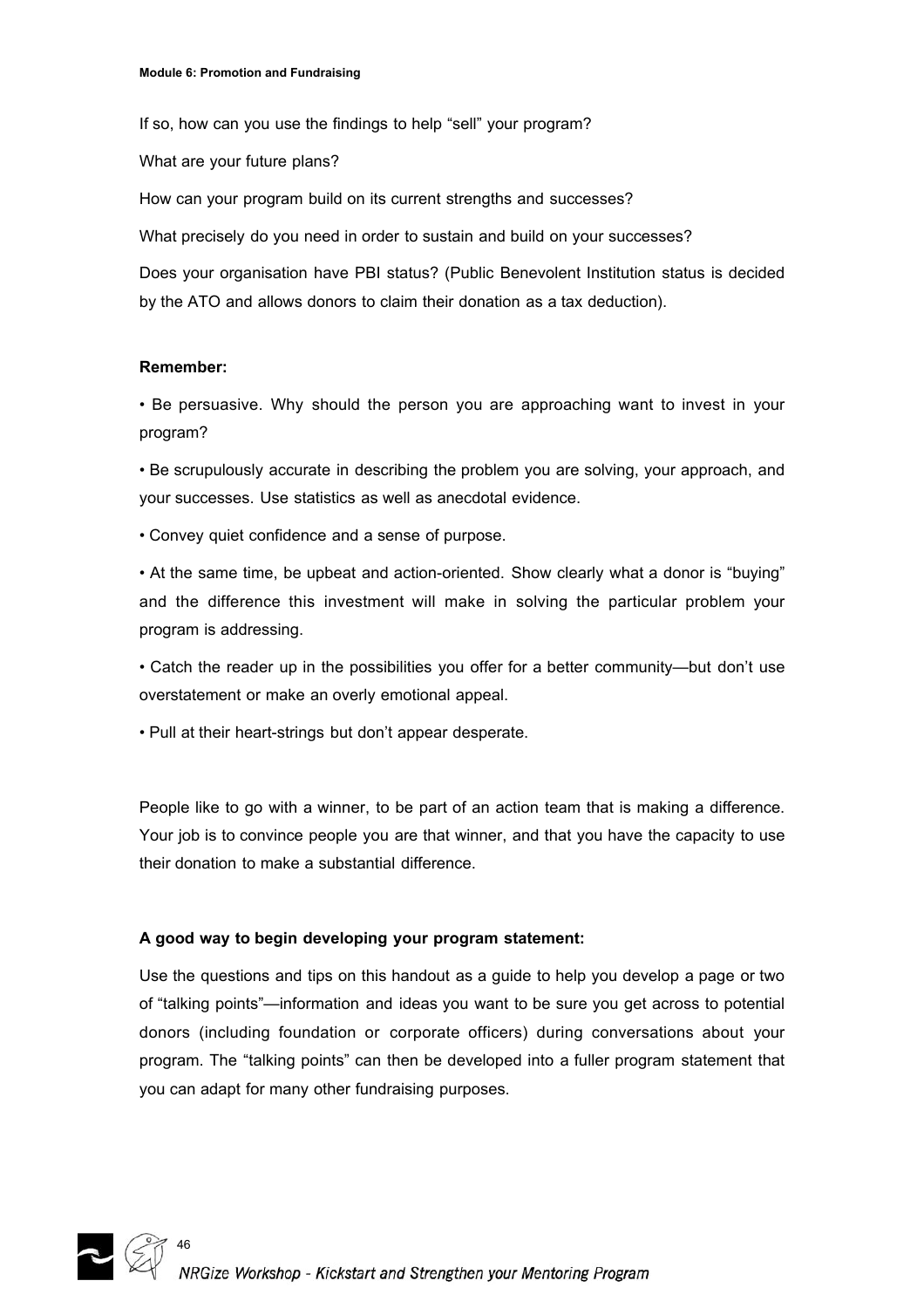# **Handout #7:** *Reading Selection: From the Guide to Research on Funding*

Copyright, The Foundation Center http://fdncenter.org

#### **Funding Sources**

Researching funders that will turn out to be good prospects takes time, but the results should be well worth this investment. Be realistic in your expectations. Foundations and other grant makers cannot meet all of your financial needs. In the USA the vast majority of the money given to nonprofit organisations is actually donated by individuals. Foundations and corporations combined currently provide approximately 12 percent of all philanthropic gifts, but their grants can make up an important part of your support.

Approaching a funder for support is a highly individualized process that should be conducted in a businesslike manner. There is a range of growing print and electronic resources now available to grant seekers. This guide targets materials that should contribute to an efficient, productive funding research effort.

#### **Basic Approaches to Research on Funding Opportunities**

Choose prospective funders by examining their descriptive profiles and recent giving histories. Foundations that have already supported projects similar to yours, those that award the type of support you seek, and/or those in your geographic area should be considered for your prospect list.

To help you match your nonprofit's needs with the interests of a potential funder, see the "Prospect Worksheet" on the next page. After you have answered the questions about your own organisation, you may wish to make several copies of the worksheet and use one for each prospective funder.

The next step is to research carefully and exhaustively the funders you've identified. To research foundations' giving patterns and trends, some of the best sources are: annual reports, published directories, and CD ROM products. Remember, research is hard work; it takes time, but it always pays off.

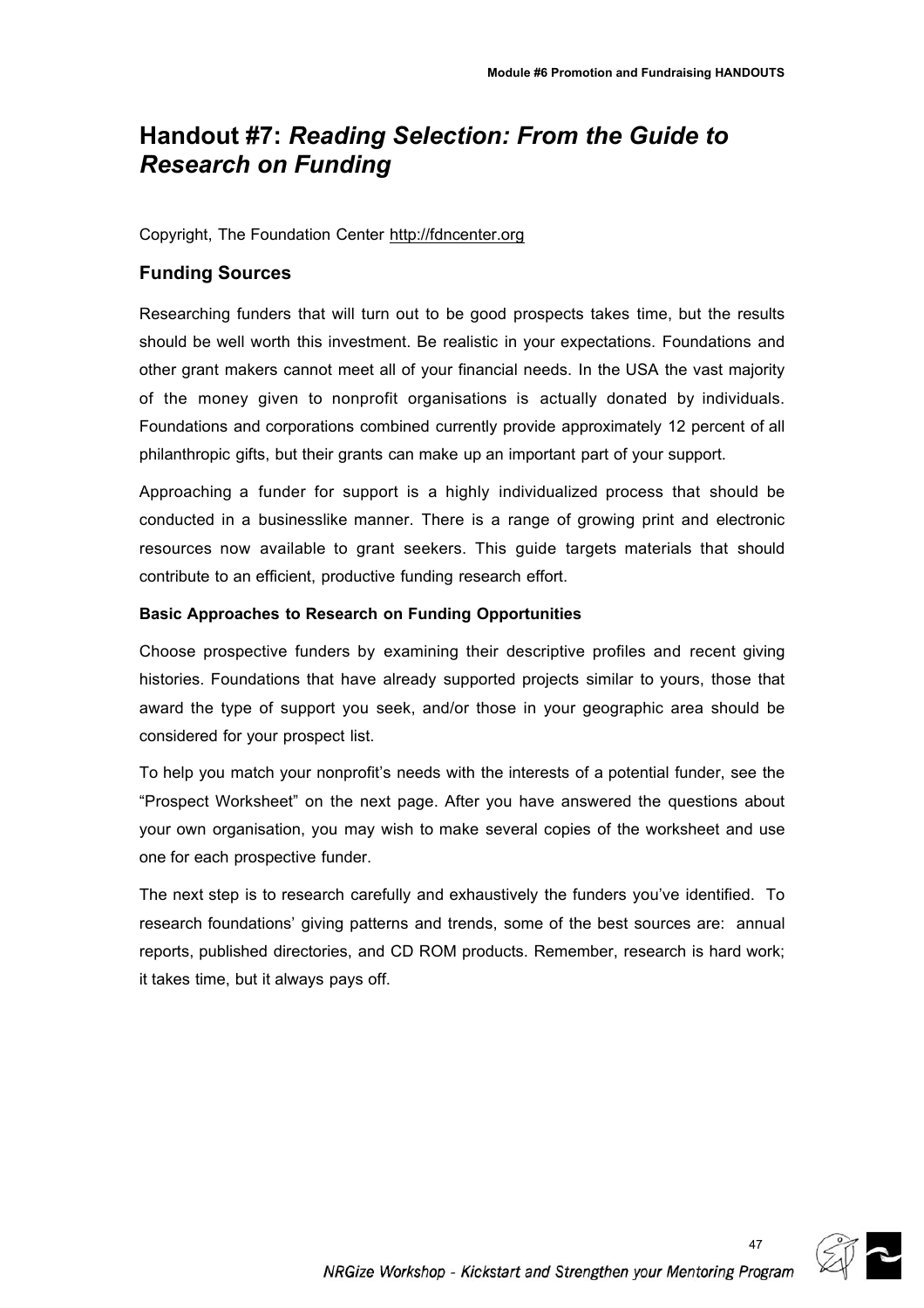#### **Prospect Worksheet**

#### **Focus on funders whose priorities closely match your project.**

#### **Application Information:**

Does the funder have printed guidelines/application forms?

Initial approach requested by funder (letter of inquiry, formal proposal):

Deadline(s):

#### **Sources of above information:**

- Directories and grant indexes
- Annual Report (Year: )
- Foundation's Web site
- Other:

**Notes:**

**Follow-up:**

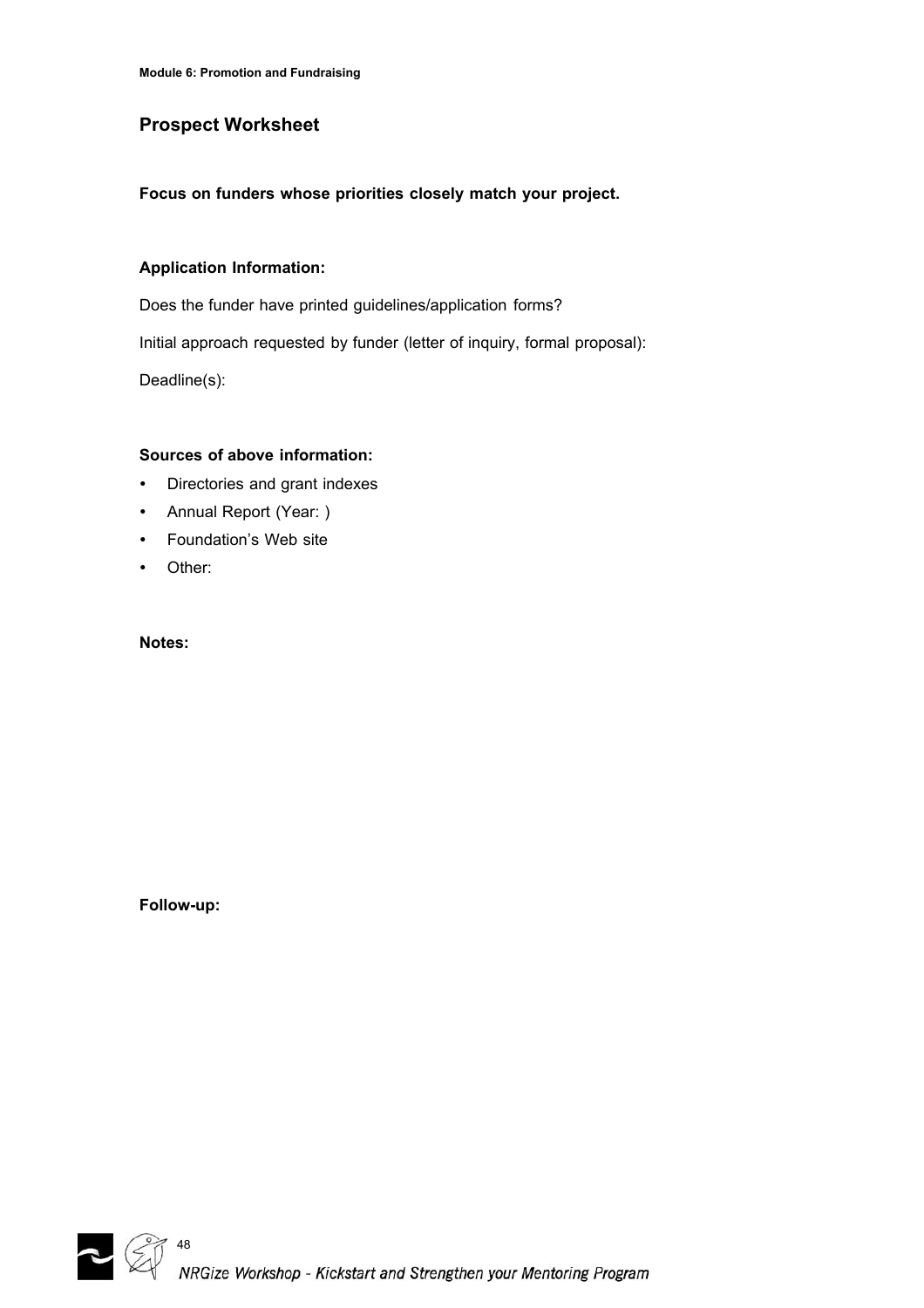#### **PostScript Picture**

#### **(Promotion-Prospect Worksheet)**

Like the individuals or companies who established them, philanthropic foundations and businesses differ dramatically from each other in their giving interests. Your organisation has a much better chance of securing funding if you do careful research and focus on those potential sources whose funding priorities most closely match your project. The most effective results come from using the following three approaches to funding research:

#### **Information Available from Grant makers Themselves**

Information directly from the source is much appreciated by grant seekers. Generally this type of information tends to be more up to date than what you find in directories or database files. By studying information from the funder, you can pick up subtle clues as to what motivates the funder, along with specific hints as to preferred styles of approach and actual restrictions and limitations.

#### **Sources of Information on Corporate Giving**

Typically, corporations give to nonprofits whose programs benefit the communities where their employees live and work. They provide philanthropic support through a companysponsored foundation, a separate corporate giving program, or both. Cash donations are not the only type of corporate support.

Ask yourself: Can the project be handled by the corporation as a business expense rather than as a grant?

Would in-kind support such as the donation of equipment, use of corporate facilities, printing, design services, or access to executive expertise be helpful to my nonprofit organisation? And remember, when approaching corporate grant makers, always consider the self-interest of the funder. A proposal to a corporation should emphasize how its support of your project will help it achieve its goals.

[Copyright ©1995-2000. Excerpted and adapted with permission of the Foundation Center.]

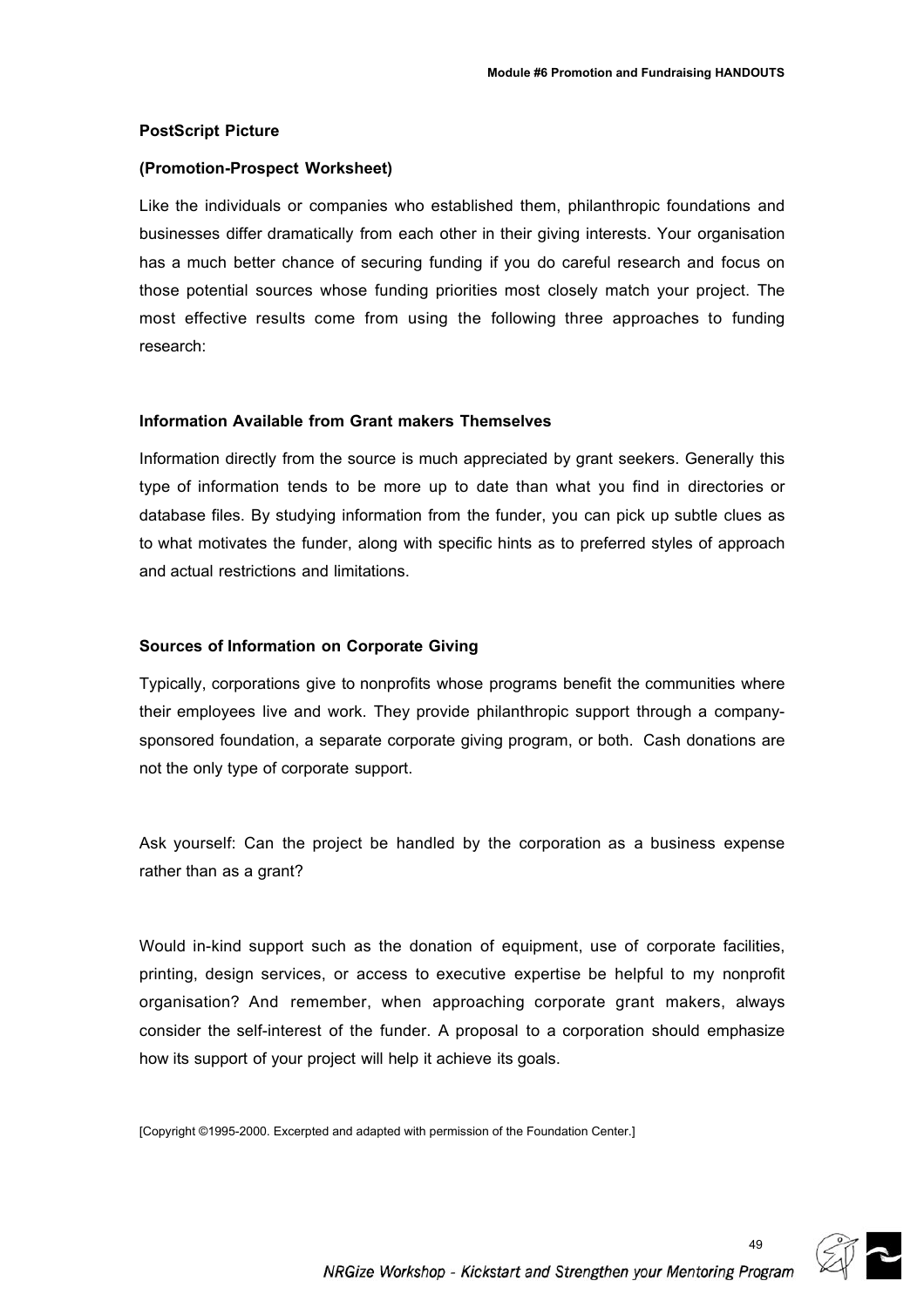# **Handout #8:** *Reading Selection: From the Short Course in Proposal Writing*

#### **Components of a Proposal**

A proposal generally has these six components:

1. Executive Summary (1 page): an umbrella statement of your program and summary of the entire proposal.

2. Statement of Need (about 2 pages): an explanation of why this project is necessary.

3. Project Description (about 3 pages): the nuts and bolts of how the project will be implemented.

4. Budget (about 1 page): the financial description of the project, plus explanatory notes.

5. Organisation Information (about 1 page): the history and governing structure of the nonprofit; and its primary activities, audiences, and services.

6. Conclusion (about 2 paragraphs): a summary of the proposal's main points.

#### *1. The Executive Summary*

This first page of the proposal is the most important section of the entire document. Here you will provide the reader with a snapshot of what is to follow. Specifically, it summarises all of the key information and is a sales document designed to convince the reader that this project should be considered for support. Write the Executive Summary *last*, after the rest of the proposal has been written and revised. Be certain to include:

**• Problem**—a brief statement of the problem or need your agency has recognized and is prepared to address;

**• Solution**—a short description of the project, including what will take place and how many people will benefit from the program, how and where it will operate, for how long, and who will staff it;

**• Funding requirements**—an explanation of the amount of grant money required for the project and what your plans are for funding it in the future; and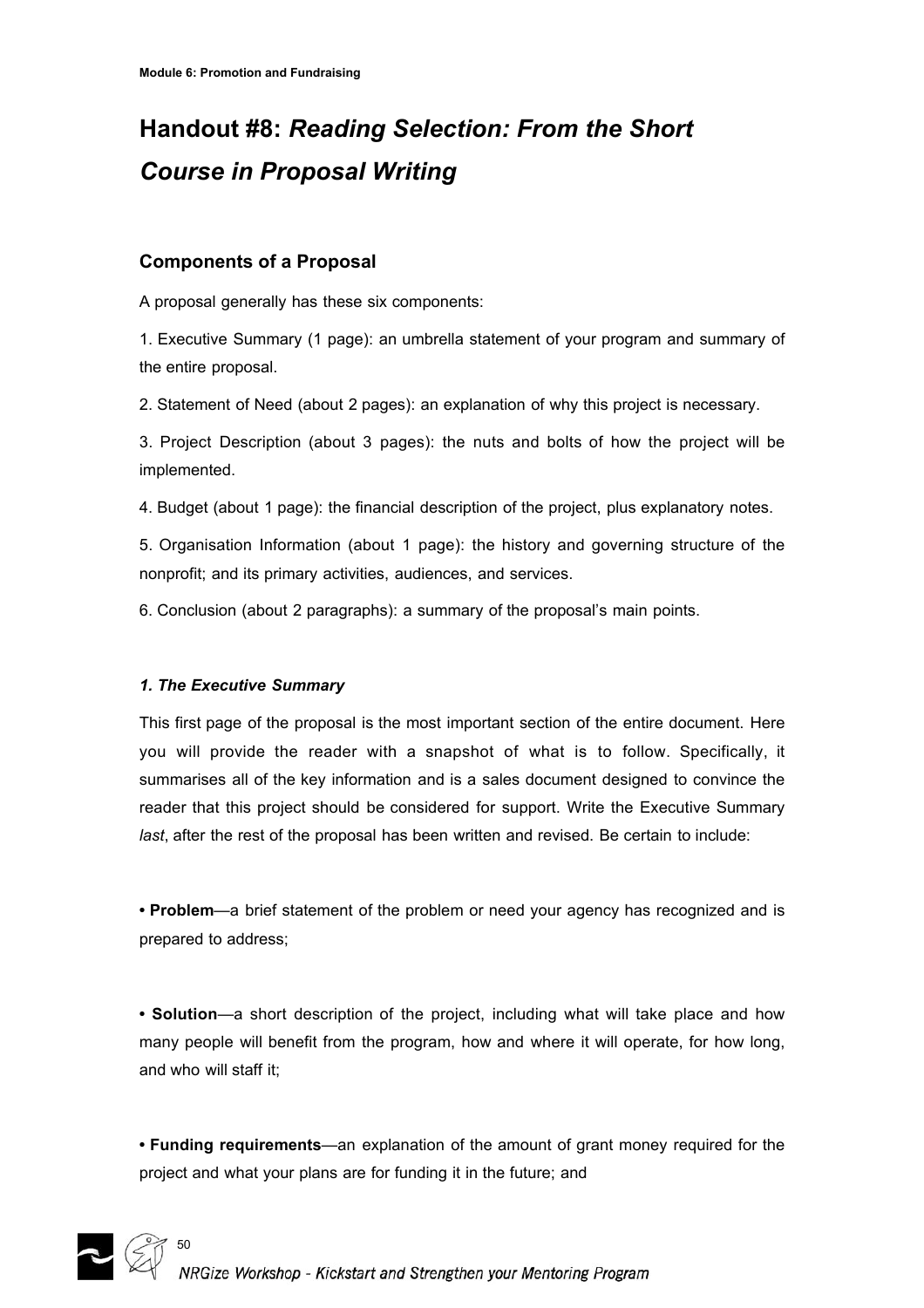**• Organisationand its expertise**—a brief statement of the name, history, purpose, and activities of your agency, emphasizing its capacity to carry out this proposal.

#### *2. The Statement of Need*

If the funder reads beyond the executive summary, you have successfully piqued his or her interest. Your next task is to build on this initial interest in your project by enabling the funder to understand the problem that the project will remedy. The statement of need will enable the reader to learn more about the issues. It presents the facts and evidence that support the need for the project and establishes that your nonprofit understands the problems and therefore can reasonably address them. The information used to support the program can come from authorities in the field, as well as from your agency's own experience. You want this section to be succinct, yet persuasive. Like a good debater, you must assemble all the arguments. Then present them in a logical sequence that will readily convince the reader of their importance. As you marshal your arguments, consider the following points:

#### **First, decide which facts or statistics best describe the problem or need.**

Be sure the data you present are relevant and accurate. There are few things more embarrassing than to have the funder tell you that your information is out of date or incorrect. Information that is too generic or broad will not help you develop a winning argument for your project. Information that does not relate to the project you are presenting will cause the funder to question the entire proposal. There also should be a balance between the information presented and the scale of the program you are proposing.

#### **Second, give the reader hope.**

The picture you paint should not be so grim that a solution appears hopeless. The funder will wonder whether an investment in a solution will be worthwhile. Here's an example of a solid statement of need: "Breast cancer kills. But statistics prove that regular check-ups catch most breast cancer in the early stages, reducing the likelihood of death. Hence, a program to encourage preventive check-ups will reduce the risk of death due to breast cancer." Avoid overstatement and overly emotional appeals.

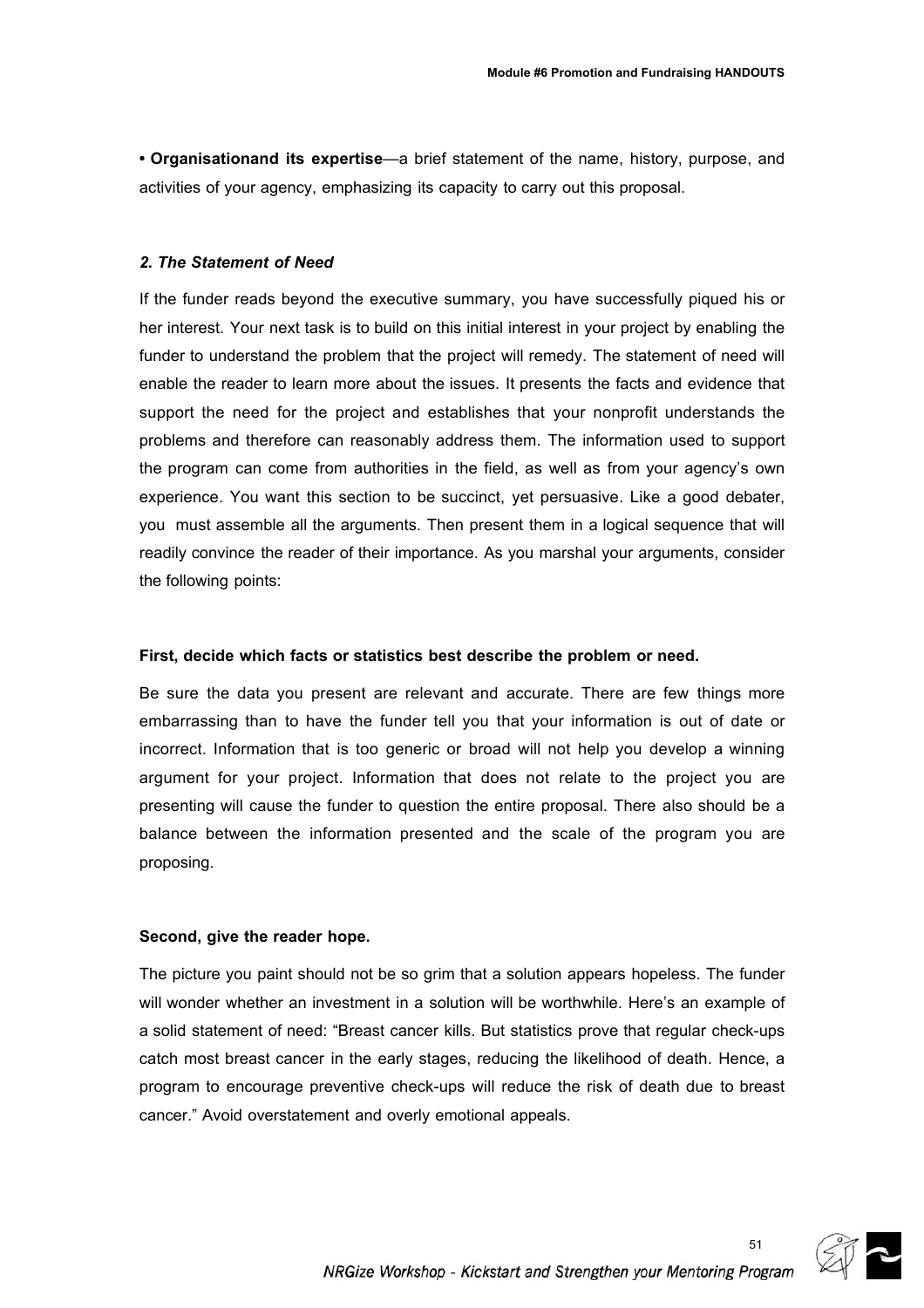#### **Third, determine whether it is reasonable to portray the need as acute.**

You are asking the funder to pay more attention to your proposal because either the problem you address is worse than others or the solution you propose makes more sense than others. Here is an example of a balanced but weighty statement:

*Australian Bureau of Statistics data shows that approximately 2400 Australians die by suicide each year. The number of people who are left behind is substantially greater, and the number of people who attempt might be 10 times greater. These attempted suicides often result in serious injuries. Suicide is now the leading cause of death among young people under the age of 30. Men are 4 times more likely to commit suicide than women and they usually use more violent means to end their own lives (Australian Institute for Suicide Research and Prevention, Griffith University, 2003 online).* Hence our specific mentoring program for youth at risk of suicide could make a valuable contribution to the priority communities identified (see appendix 1) where youth preventative suicide strategies do not currently exist.

The above scenario about a mentoring program for youth at risk of suicide at the time of writing is hypothetical i.e. there is no appendix 1. However, it is based on credible information found at the Australian Institute for Suicide Research and Prevention. It is important to note convincing arguments for funding are based on up to date research that is cited in the proposal or application. References to the research underpinning the rationale for the funding also need to be clearly listed in the application so that potentially the funder can check out the validity of the claims for themselves. There is nothing worse than having applications knocked back because the need for the program was not clearly established i.e. based on sound research. Here is a hypothetical example of a dubious argument for funding:

*Child abuse is a national problem. Each day, children all over the country suffer emotional, physical or sexual abuse. In Sydney the problem is worse. More children suffer child abuse than any place else. It is epidemic. Hence, our child abuse prevention program is needed in Sydney more than in any other part of the country.*

Think about the above scenario. Can you find the flaws with this argument? It is a fairly emotional argument about child abuse. However, it would be inappropriate of us to suggest a funder was callous or insensitive if they were not interested in funding a child abuse prevention program based on the above argument. Why? Let's look at the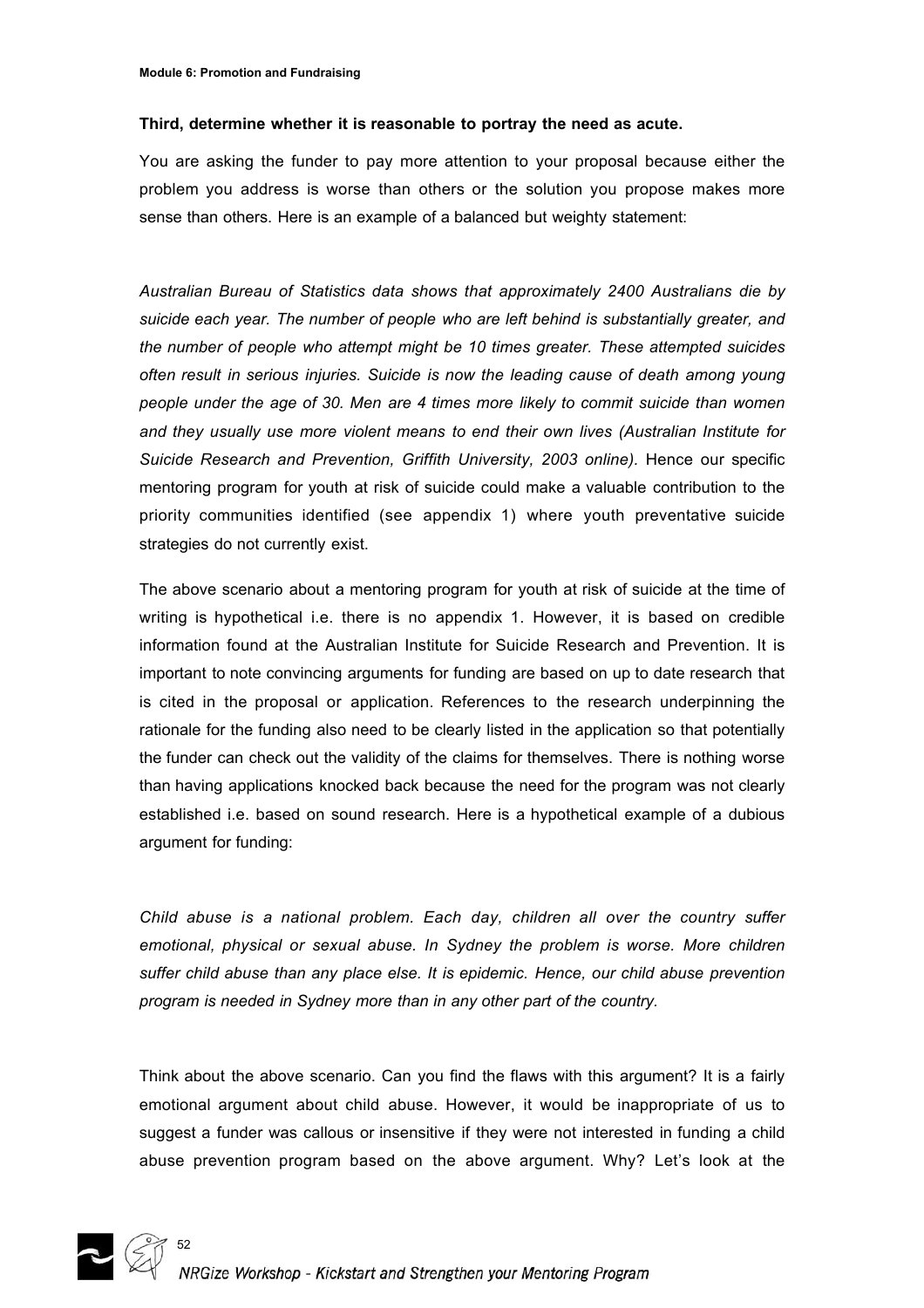scenario and ask some pertinent questions: What is the source that can provide the evidence to demonstrate that Sydney has the worst rate of child abuse? You might think it sounds fairly reasonable to think Sydney would have the highest rates of child abuse because it is the largest city in Australia. But without the evidence this kind of logic is not enough to be convincing. For example, Sydney could have the highest rates of child abuse because more people report it to the police in Sydney than they do in other places, meaning Melbourne might have greater rates of child abuse reported to government departments, but it was a collection of national police statistics that were used to find Sydney has higher rates of child abuse. Further, how are the rates of child abuse calculated? If they are being calculated on a per capita basis then Darwin, for argument's sake, could have fairly high rates of child abuse.

In sum, evidence for your claims need to be clearly provided by referencing the source of the information if you want your applications for funding to be credible.

#### **Fourth, decide whether you can demonstrate that your program addresses the need differently or better than other projects that preceded it.**

It is often difficult to describe the need for your project without being critical of the competition. But you must be careful not to do so. Being critical of other nonprofits will not be well received by the funder. It may cause the funder to look more carefully at your own project to see why you felt you had to build your program by demeaning others. The funder may have invested in these other projects or may begin to consider them now that you have brought them to their attention.

If possible, you should make it clear that you are cognisant of, and on good terms with, others doing work in your field. Keep in mind that today's funders are very interested in collaboration. They may even ask why you are not collaborating with those you view as key competitors. So at the least, you need to describe how your work complements, but does not duplicate, the work of others.

#### **Fifth, decide if you want to put your project forward as a model.**

This could expand the base of potential funders, but serving as a model works only for certain types of projects. Don't try to make this argument if it doesn't really fit. Funders may well expect your agency to follow through with a replication plan if you present your project as a model. If the decision about a model is affirmative, you should document how

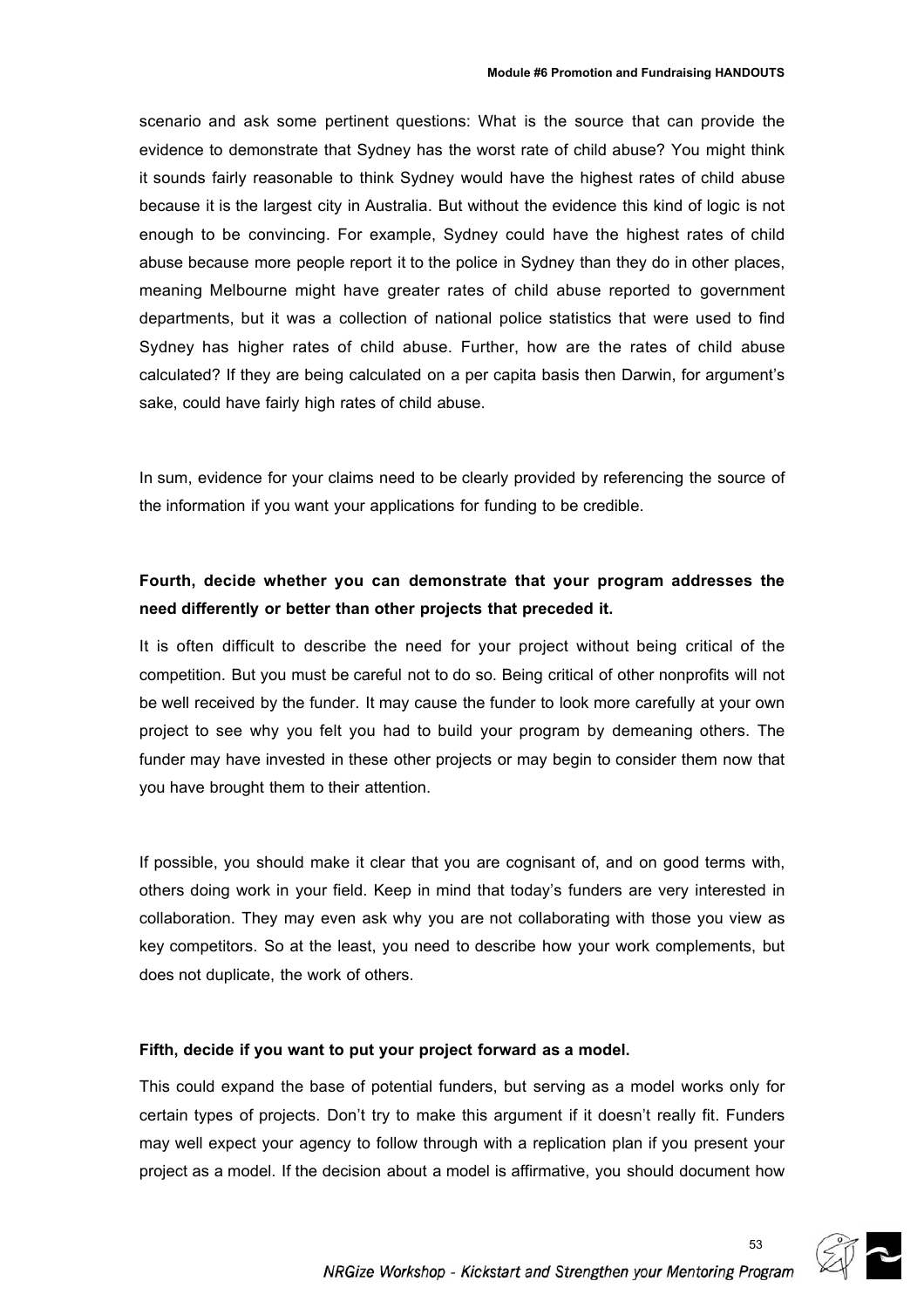the problem you are addressing occurs in other communities. Be sure to explain how your solution could be a solution for others as well.

#### *3. The Project Description*

This section of your proposal should have four subsections:

- objectives,
- methods,
- staffing/administration,
- evaluation.

Together, objectives and methods determine staffing and administrative requirements. They then become the focus of the evaluation to assess the results of the project. Taken together, the four subsections present an interlocking picture of the total project.

#### **Objectives**

Objectives are the desired measurable outcomes of the program. Your objectives must be tangible, specific, concrete, measurable, and achievable in a specified time period. Grant seekers often confuse objectives with goals, which are conceptual and more abstract. For the purpose of illustration, here is the goal of a project, with a subsidiary objective:

*Goal:* Our after-school program will help children read better.

*Objective:* Our after-school remedial education program will assist 50 children in improving their reading scores by one grade level as demonstrated on standardised reading tests administered after participating in the program for six months.

The goal in this program is abstract: improving reading. The objective is much more specific: it is achievable in the short term (six months) and measurable (improving 50 children's reading scores by one grade level).

With competition for dollars so great, well-articulated objectives are increasingly critical to a proposal's success.

In reality, there are at least four types of objectives:

*• Behavioral*—A human action is anticipated.

Example: Fifty of the 70 children participating will learn to swim.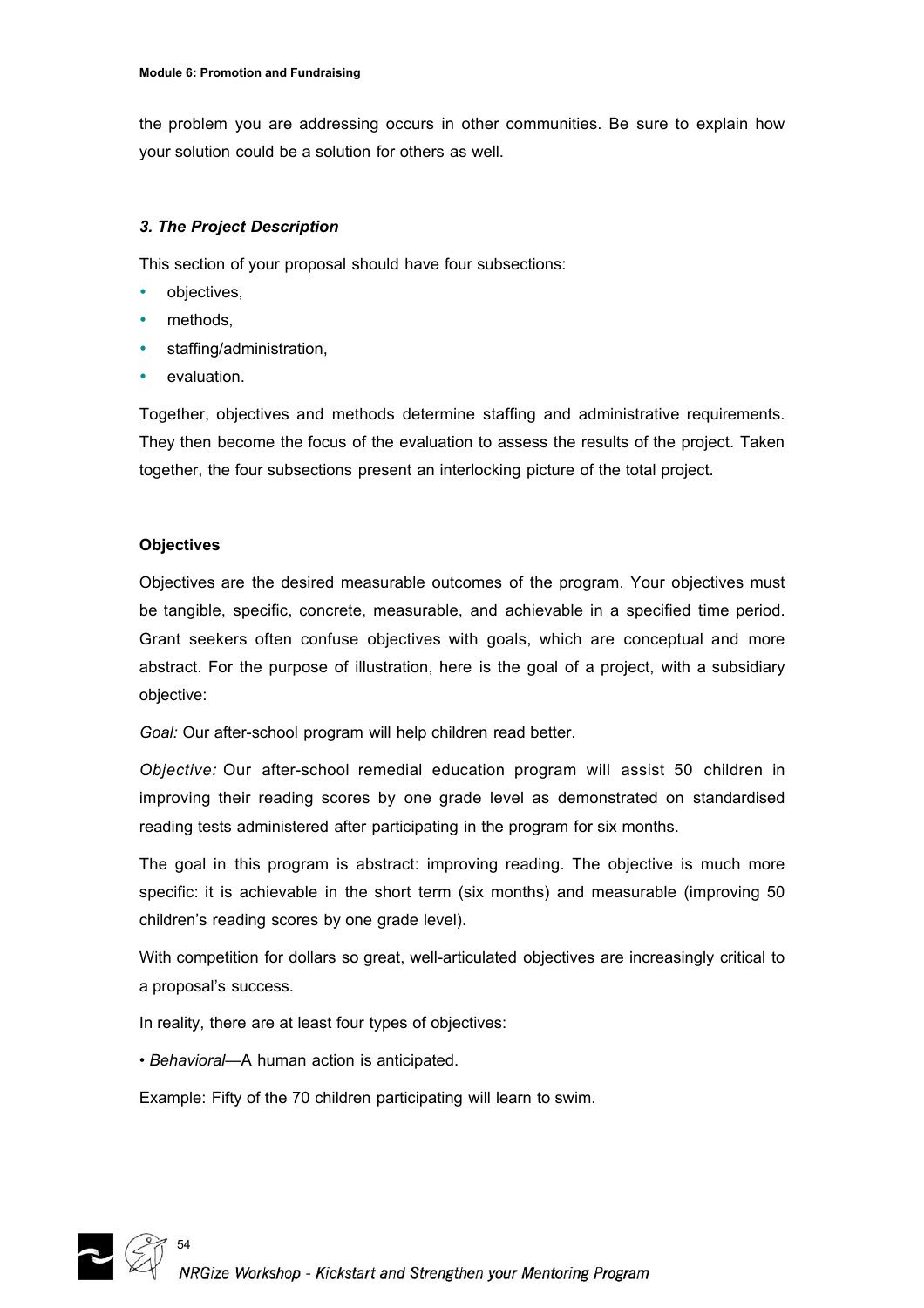*• Performance*—A specific time frame within which a behavior will occur, at an expected proficiency level, is expected.

Example: Fifty of the 70 children will learn to swim within six months and will pass a basic swimming proficiency test administered by a Red Cross certified lifeguard.

*• Process*—The manner in which something occurs is an end in itself.

Example: We will document the teaching methods utilised, identifying those with the greatest success.

*• Product*—A tangible item results.

Example: A manual will be created to be used in teaching swimming to this age and proficiency group in the future.

In any given proposal, you will find yourself setting forth one or more of these types of objectives, depending on the nature of your project. Be certain to present the objectives very clearly. Make sure that they do not become lost in verbiage and that they stand out on the page. You might, for example, use numbers or bullets to set off the objectives in the text. Above all, be realistic in setting objectives. Don't promise what you can't deliver. Remember, the funder will want to be told in the final report that the project actually accomplished these objectives.

#### **Methods**

By means of the objectives, you have explained to the funder what will be achieved by the project. The methods section describes the specific activities that will take place to achieve the objectives. It might be helpful to divide the discussion of methods into the following: what, when, and why.

*• What*—This is the detailed description of the activities that will take place from the time the project begins until it is completed. The activities should result in the previously stated objectives.

*• When*—The methods section should present the order and timing of the tasks. It might make sense to provide a timetable so readers do not have to map out the sequencing for themselves.

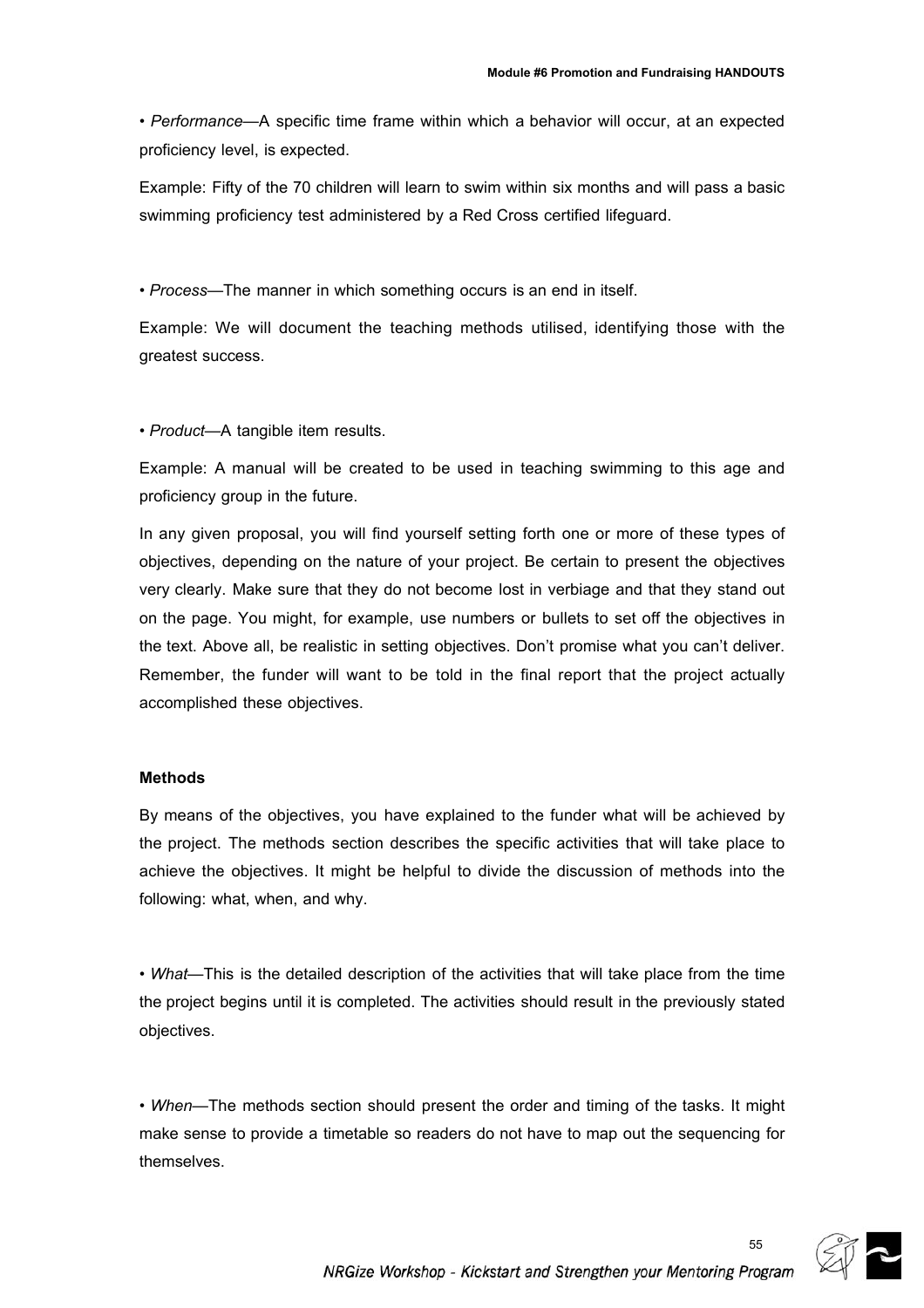*•Why*—You may need to defend your chosen methods, especially if they are new or unorthodox. Why will the planned work lead to the outcomes you anticipate? You can answer this question in a number of ways, including using expert testimony and examples of other projects that work.

The methods section enables the reader to visualize the implementation of the project. It should convince the reader that your agency knows what it is doing, thereby establishing its credibility.

#### **Staffing/Administration**

In describing the methods, you will have mentioned staffing for the project.

You now need to devote a few sentences to discussing the number of staff, their qualifications, and specific assignments. Details about individual staff members involved in the project can be included either as part of this section or in the appendix, depending on the length and importance of this information.

"Staffing" may refer to volunteers or to consultants, as well as to paid staff. Most proposal writers do not develop staffing sections for projects that are primarily run by volunteers. Describing tasks that volunteers will undertake, however, can be most helpful to the proposal reader. Such information underscores the value added by the volunteers as well as the cost-effectiveness of the project.

For a project with paid staff, be certain to describe which staff will work full time and which will work part time on the project. Identify staff already employed by your nonprofit and those to be recruited specifically for the project. How will you free up the time of an already fully deployed individual?

Salary and project costs are affected by the qualifications of the staff. Delineate the practical experience you require for key staff, as well as the level of expertise and educational background. If an individual has already been selected to direct the program, summarise his or her credentials and include a brief biographical sketch in the appendix. A strong project director can help influence a grant decision.

Describe for the reader your plans for administering the project. This is especially important in a large operation, if more than one agency is collaborating on the project, or if you are using a fiscal agent. It needs to be crystal clear who is responsible for financial management, project outcomes, and reporting.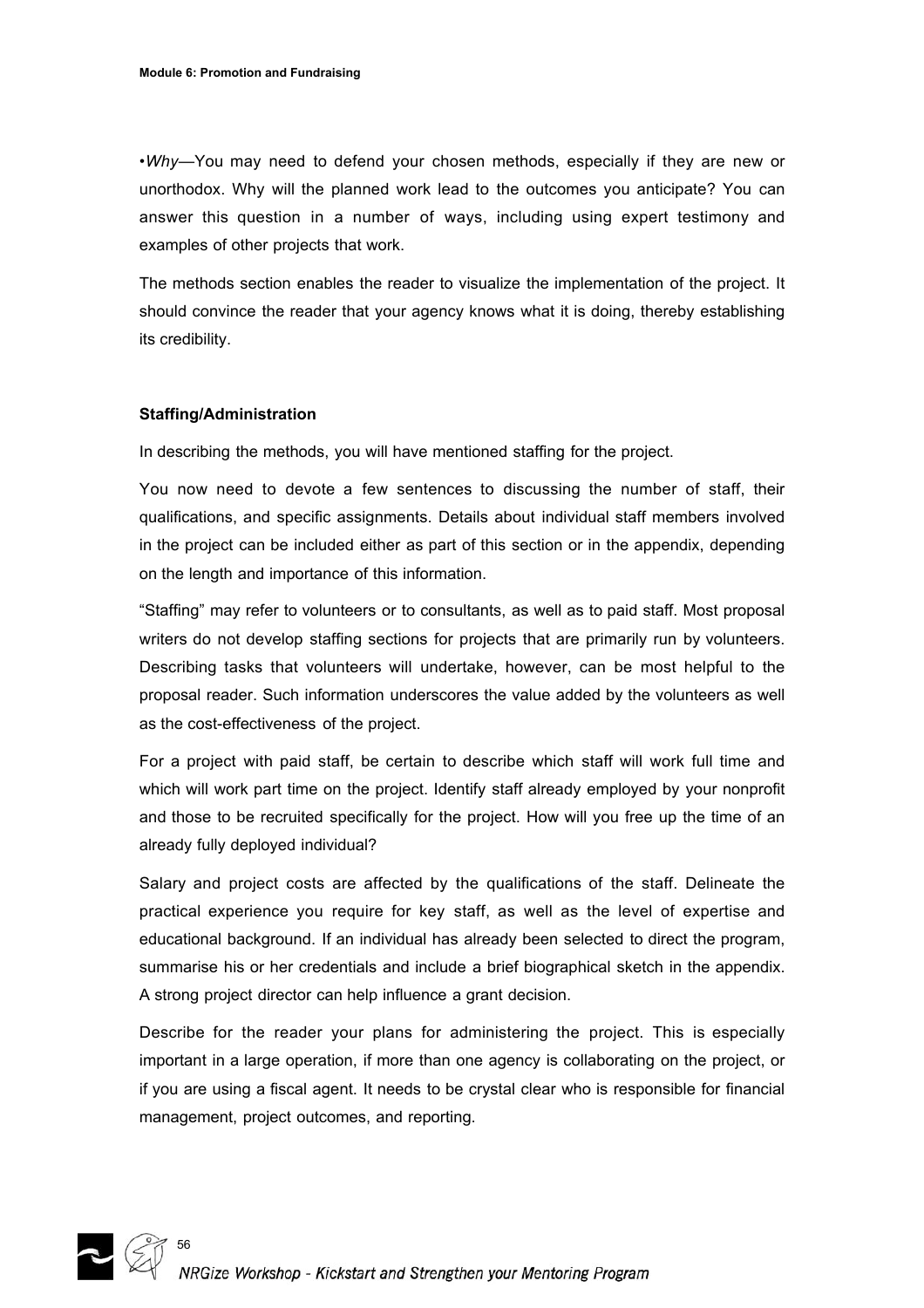#### **Evaluation**

An evaluation plan should be built into the project. Including an evaluation plan in your proposal indicates that you take your objectives seriously and want to know how well you have achieved them. Evaluation is also a sound management tool. Like strategic planning, it helps a nonprofit refine and improve its program. An evaluation can often be the best means for others to learn from your experience in conducting the project.

There are two types of formal evaluation. One measures the product or outcomes; the other analyzes the process. Either or both might be appropriate for your project. The approach you choose will depend on the nature of the project and its objectives. For either type, you will need to describe the manner in which evaluation information will be collected and how the data will be analyzed. You should present your plan for how the evaluation and its results will be reported and the audience to which it will be directed. For example, it might be used internally or be shared with the funder, or it might deserve a wider audience. A funder might even have an opinion about the scope of this dissemination.

#### *4. The Budget*

The budget for your proposal may be as simple as a one-page statement of projected expenses. Or your proposal may require a more complex presentation, perhaps including a page on projected support and revenue, and notes explaining various expense or revenue items.

#### *Expense Budget*

As you prepare to assemble the budget, go back through the proposal narrative and make a list of all personnel and non-personnel items related to the operation of the project. Be sure that you list not only new costs that will be incurred if the project is funded but also any ongoing expenses for items that will be allocated to the project. Then get the relevant costs from the person in your agency who is responsible for keeping the books. You may need to estimate the proportions of your agency's ongoing expenses that should be charged to the project and any new costs, such as salaries for project personnel not yet hired. Put the costs you have identified next to each item on your list.

Your list of budget items and the calculations you have done to arrive at a dollar figure for each item should be summarised on worksheets. You should keep these to remind yourself how the numbers were developed. These worksheets can be useful as you

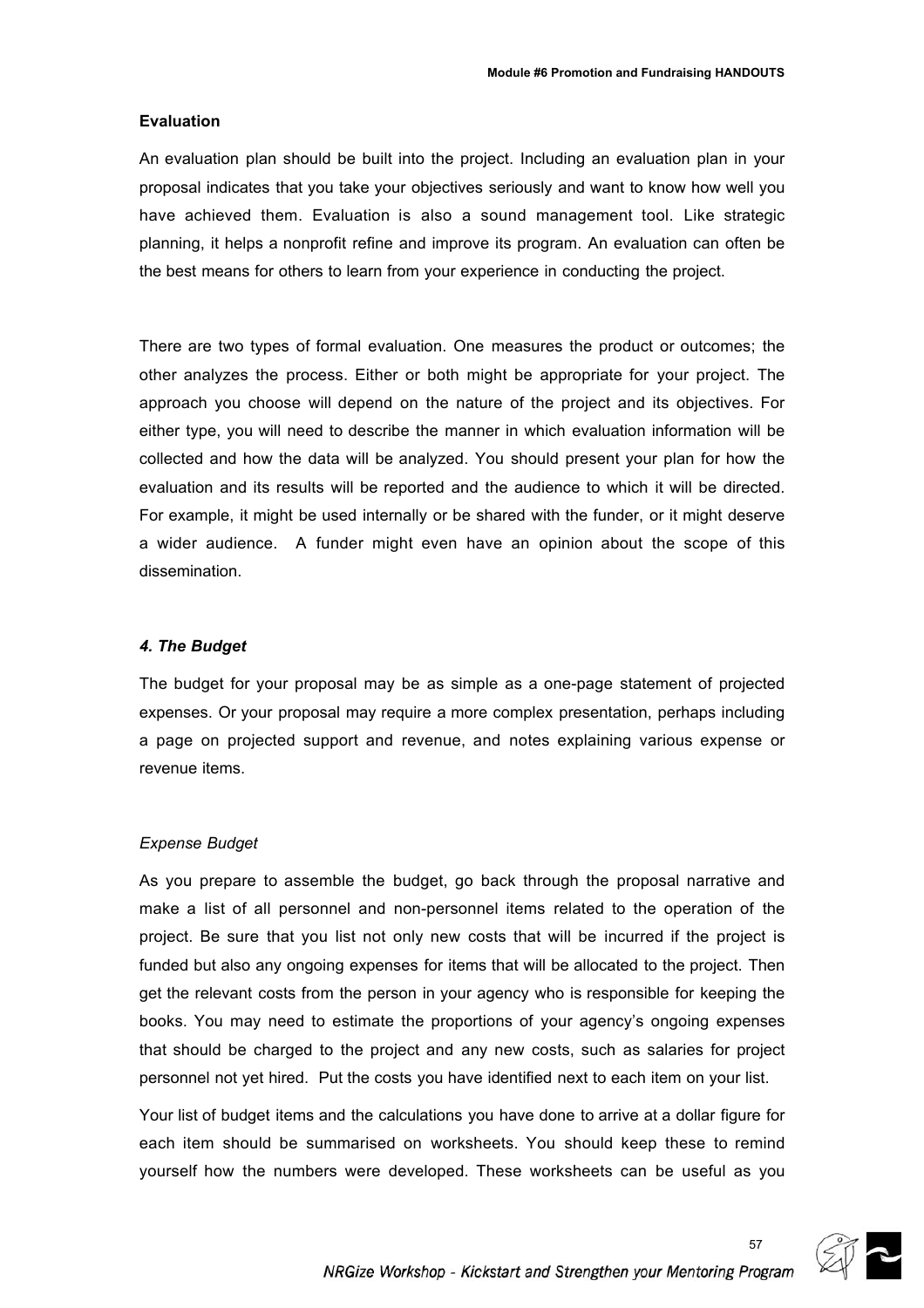continue to develop the proposal and discuss it with funders; they are also a valuable tool for monitoring the project once it is under way and for reporting after completion of the grant. (See the sample worksheet on the next page.)

With your worksheets in hand, you are ready to prepare the expense budget.

For most projects, costs should be grouped into subcategories, selected to reflect the critical areas of expense. All significant costs should be broken out within the subcategories, but small ones can be combined on one line. You might divide your expense budget into personnel and non-personnel costs; your personnel subcategories might include salaries, benefits, and consultants. Subcategories under non-personnel costs might include travel, equipment, and printing, for example, with a dollar figure attached to each line.

#### **A portion of a worksheet for a year-long project might look like this:**

#### *Budget Narrative*

A narrative portion of the budget is used to explain any unusual line items in the budget and is not always needed. If costs are straightforward and the numbers tell the story clearly, explanations are redundant. If you decide a budget narrative is needed, you can structure it in one of two ways. You can create "Notes to the Budget," with footnote-style numbers on the line items in the budget keyed to numbered explanations. If an extensive or more general explanation is required, you can structure the budget narrative as straight text. Remember though, the basic narrative about the project and your organisation belong elsewhere in the proposal, not in the budget narrative.

#### **PostScript Picture**

**(Promotion-Year Long)**

#### *5. Organisation Information*

Normally, a resume of your nonprofit organisation should come at the end of your proposal. Your natural inclination may be to put this information up front in the document. But it is usually better to sell the need for your project and then your agency's ability to carry it out.

It is not necessary to overwhelm the reader with facts about your organisation.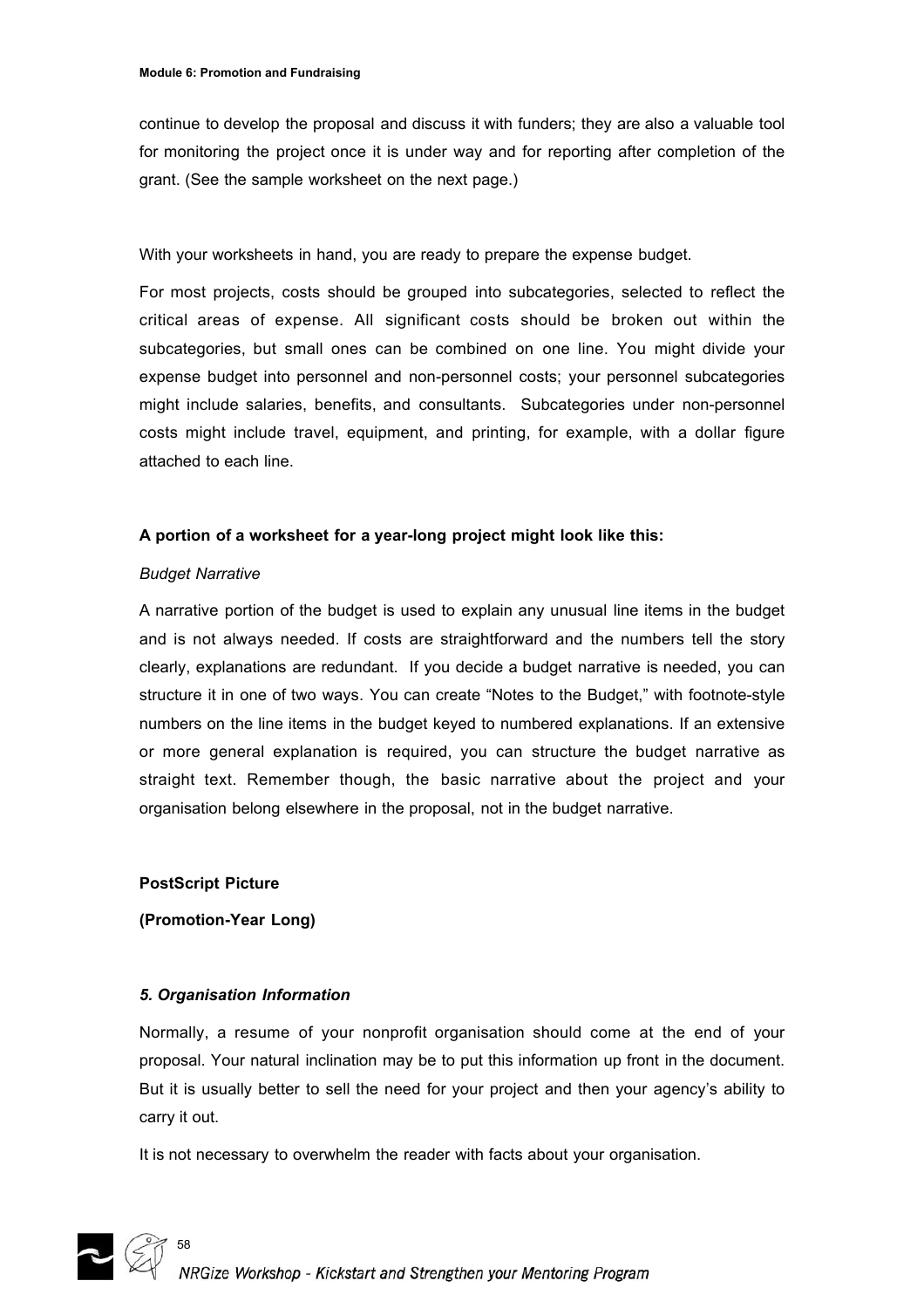This information can be conveyed easily by attaching a brochure or other prepared statement. In two pages or less, tell the reader when your nonprofit came into existence; state its mission, being certain to demonstrate how the subject of the proposal fits within or extends that mission; and describe the organisation's structure, programs, and special expertise.

Discuss the size of the board, how board members are recruited, and their level of participation. Give the reader a feel for the makeup of the board.

(You should include the full board list in an appendix.) If your agency is composed of volunteers or has an active volunteer group, describe the functions that the volunteers perform. Provide details on the staff, including the numbers of full- and part-time staff, and their levels of expertise.

Describe the kinds of activities in which your staff engage. Describe the audience you serve, any special or unusual needs they face, and why they rely on your agency. Cite the number of people who are reached through your programs.

Tying all of the information about your nonprofit together, cite your agency's expertise, especially as it relates to the subject of your proposal.

#### *6. Conclusion*

Every proposal should have a concluding paragraph or two. This is a good place to call attention to the future, after the grant is completed. If appropriate, you should outline some of the follow-up activities that might be undertaken, to begin to prepare your funders for your next request. Alternatively, you should state how the project might carry on without further grant support.

This section is also the place to make a final appeal for your project. Briefly reiterate what your nonprofit wants to do and why it is important. Underscore why your agency needs funding to accomplish its project with cited evidence.

#### **Ground Rules for Preparing a Proposal Packet**

Always address your cover letter to an individual. Never start out with "Dear Sir" or "To Whom It May Concern." Verify the spelling of names, titles, and addresses.

You can usually get that information over the phone. If not, consult a directory of foundations or relevant Web sites.

And keep these points in mind:



NRGize Workshop - Kickstart and Strengthen your Mentoring Program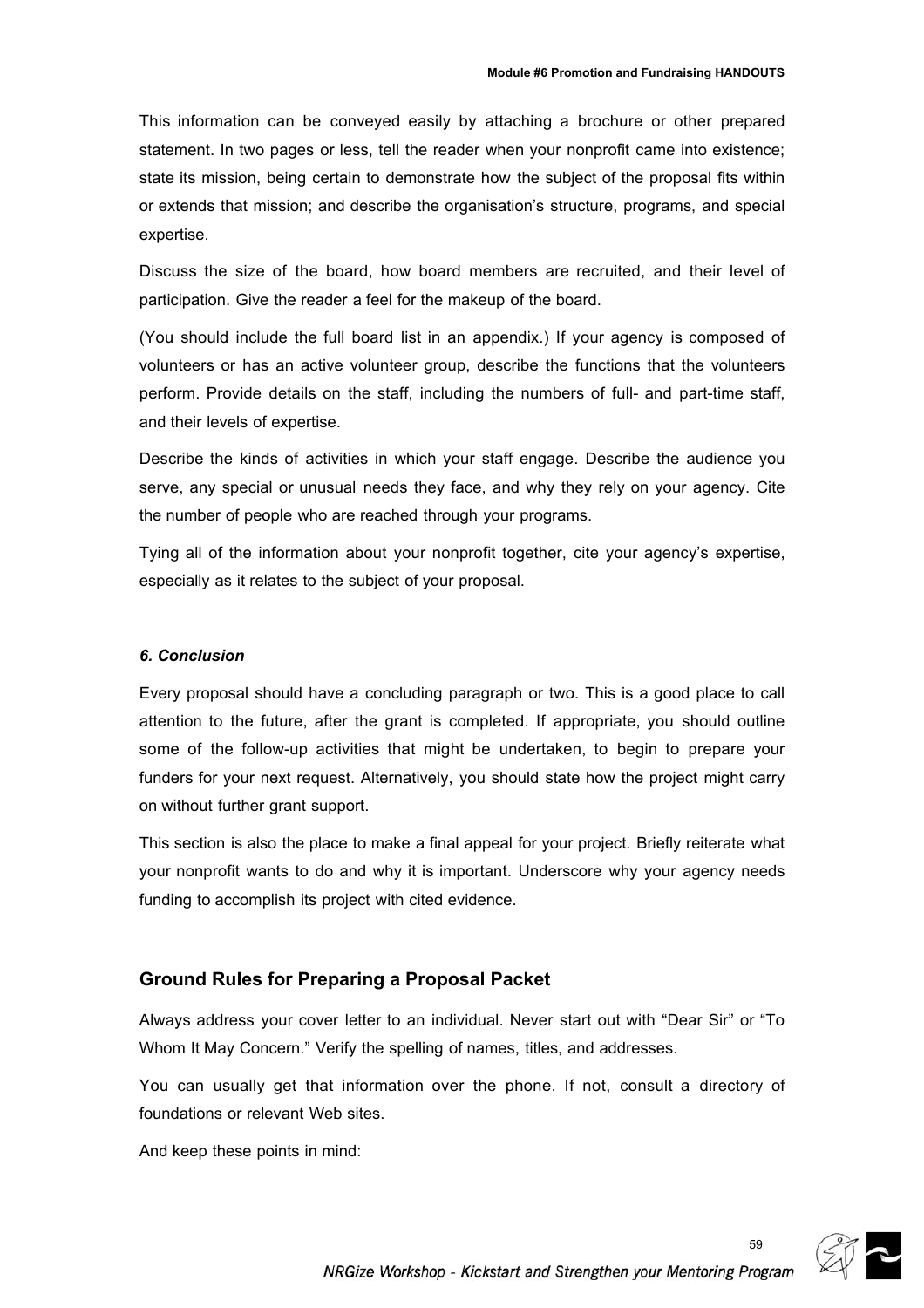**• Be sure your proposal is readable and concise.** Use active rather than passive verbs. Do not use jargon or acronyms unless absolutely necessary; if you must use them, provide explanations. Use simple sentences; keep paragraphs short; employ headings and subheadings.

**• After you have written a draft of your proposal, read it from the point of view of your audience.** If you were the funding officer, what questions would you have? Where are the holes in the argument? What would be difficult for you to understand? Would you be convinced that the program merits an investment of the foundation's money? Then revise your draft so that you have answered any potential questions, filled in the holes, and cleared up any possible confusion. Again cited references that contain research evidence for your arguments will add strength to your application.

**• Use large (usually 12 point), easy-to-read type.** Don't use fancy bindings; use paper clips instead.

**• Number the pages.** If the proposal is longer than 10 pages (most should not be), provide a table of contents.

**• Use charts and statistics only where appropriate.** Otherwise, they will disrupt the flow of the narrative. Put footnotes on the same page as the text to which they refer, not at the end of the document.

**• Add a limited number of attachments, such as press releases, news clippings, and resumes.** Keep appendices to a minimum.

**• Be sure to include all attachments requested by the funder.** The most commonly requested are:

- a copy of your organisation's PBI details including the number.
- a list of your organisation's trustees and their professional affiliations,
- a copy of your organisation's budget and most recent audit,
- a brochure describing your agency.

#### **What Happens Next?**

Grant review procedures vary widely, and the decision-making process can take anywhere from a few weeks to six months. During the review process, the funder may ask for additional information either directly from you or from outside consultants or professional references. Invariably, this is a difficult time for the grantseeker. You need to be patient but persistent. Some grant makers outline their review procedures in annual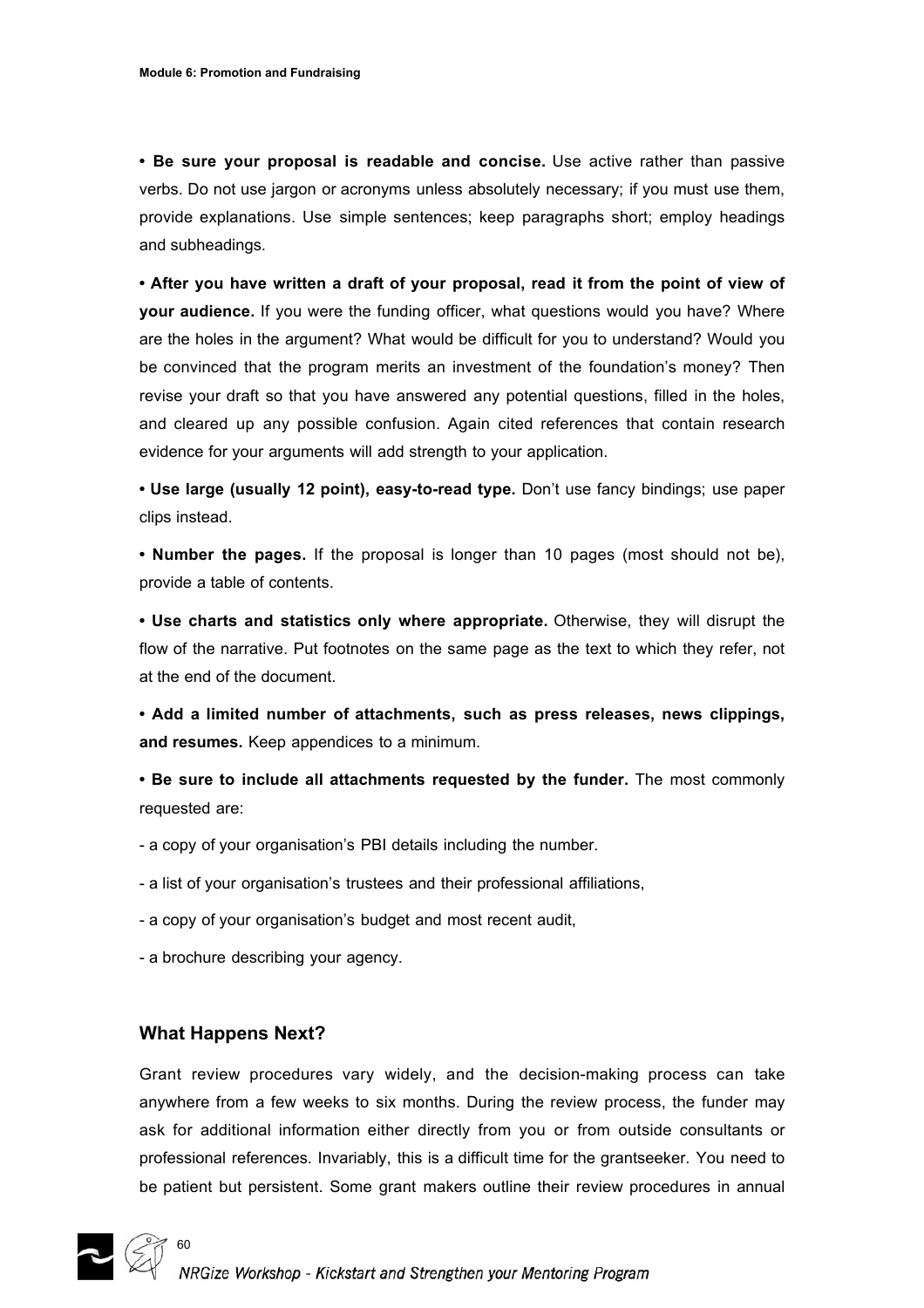reports or application guidelines. If you are unclear about the process, don't hesitate to ask. If your hard work results in a grant, take a few moments to acknowledge the funder's support with a letter of thanks. You also need to find out whether the funder has specific forms, procedures, and deadlines for reporting the progress of your project. Clarifying your responsibilities as a grantee at the outset, particularly with respect to financial reporting, will prevent misunderstandings and more serious problems later. Nor is rejection necessarily the end of the process. If you're unsure why your proposal was rejected, ask. Did the funder need additional information? Would they be interested in considering the proposal at a future date? Now might also be the time to begin cultivation of another prospective funder. Put them on your mailing list so that they can become further acquainted with your organisation. Remember, there's always next year.

This short course in proposal writing was excerpted from *The Foundation Center's Guide to Proposal Writing*, revised edition (New York: The Foundation Center, 1997), by Jane C. Geever and Patricia McNeill. Additional useful resources include:

Burns, Michael E. *Proposal Writer's Guide*. New Haven, CT: Development & Technical Assistance Center.

Coley, Soraya M., and Cynthia Scheinberg. *Proposal Writing*. Newburg Park, CA: Sage Publications.

Gooch, Judith Mirick. *Writing Winning Proposals*. Washington, D.C.: Council for Advancement and Support of Education.

Hall, Mary. *Getting Funded: A Complete Guide to Proposal Writing*. 3rd ed. Portland, OR: Continuing Education Publications.

Kiritz, Norton J. *Program Planning and Proposal Writing*. Expanded version.

Los Angeles, CA: The Grantsmanship Center.



61